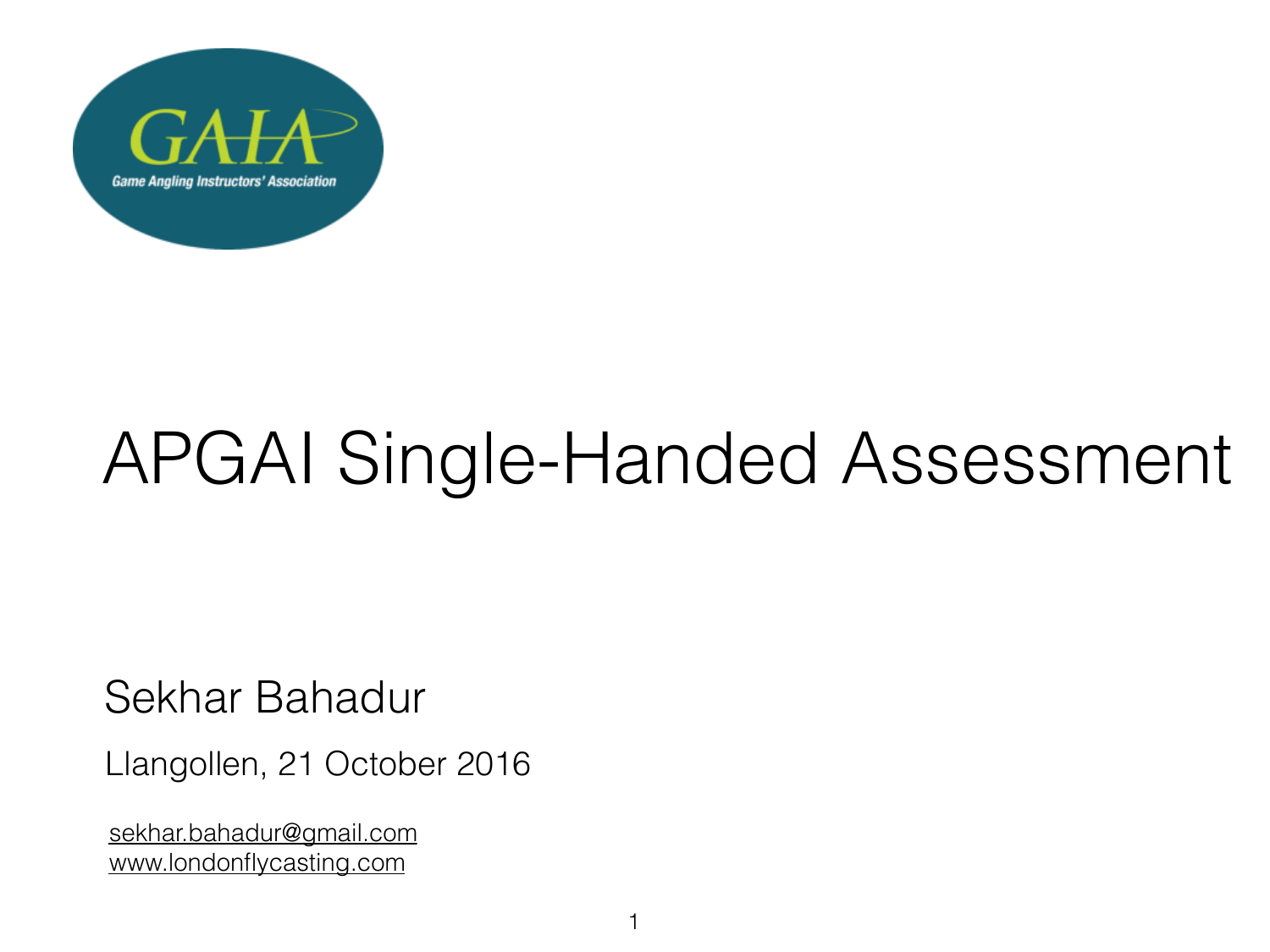# **Task 1 -- Generalities of Fly Casting**

### **Substance**

- What we need to do
- Five essentials

### **Styles**

- Different ways of getting the job done
- "There are no absolutes in fly fishing or life" Mel Krieger. Exceptions to "rules" common.
- Advantages, disadvantages in light of personal preference and circumstance more than right and wrong
- Sometimes not optional conditions may dictate

### **"It doesn't matter if a cat is black or white as long as it catches mice." -Deng Xiaoping**

### (**Rod handles**

- Full wells
- Cigar
- Reverse half wells
- Half wells
- Others (Hexagonal / X grip, Maniform))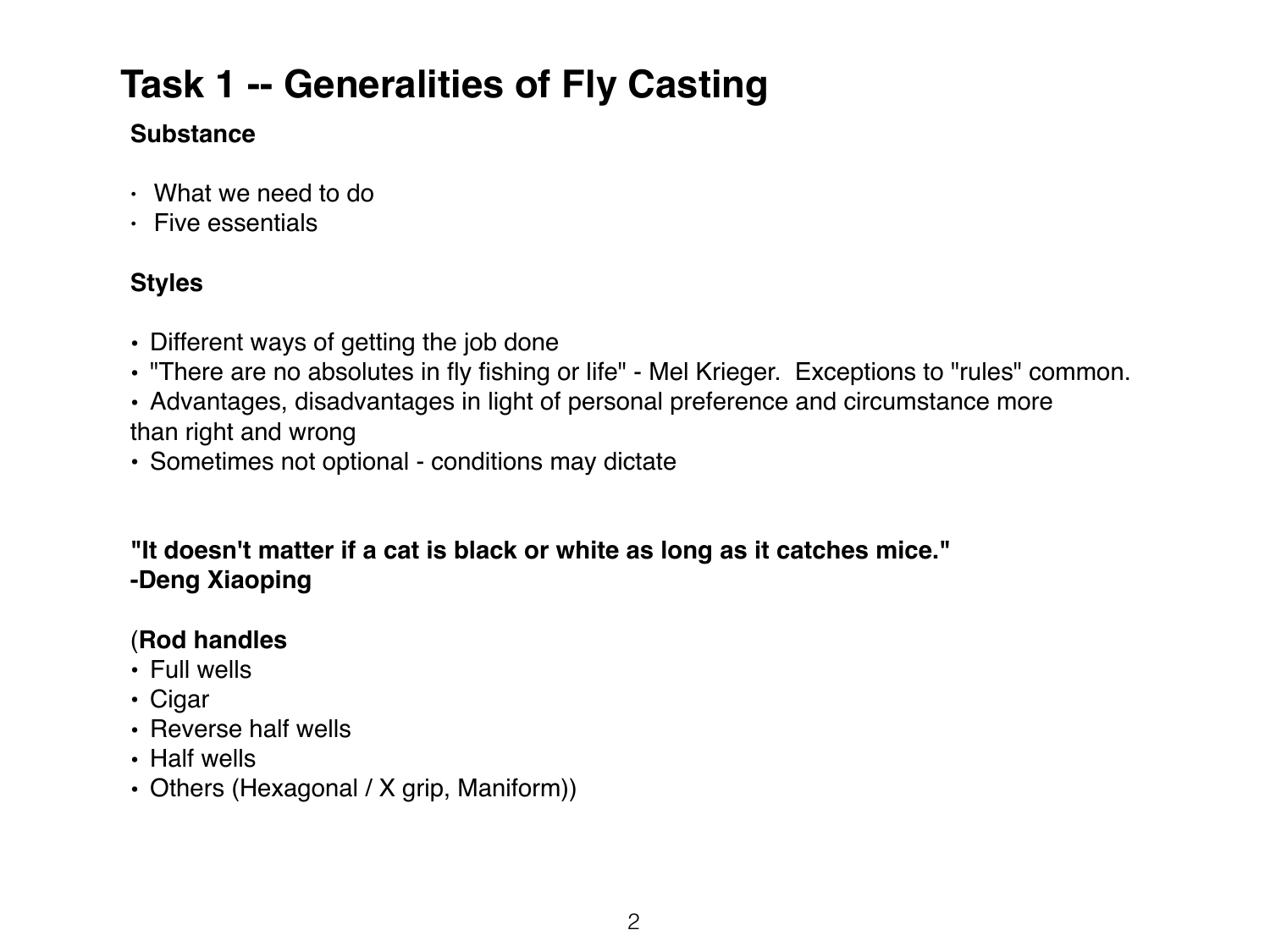### **Rod grips**

### **• Thumb on top**

- Perhaps most common. Many start their beginners here.
- Easy to relate to holding suitcase or key, shaking hands or neutral golf grip
- Thumb for power and aiming aid
- Medium/long distance
- Disadvantages wristing easier, blocks rotation on very long backcast, may increase forward cast tailing risk

### • **Index finger on top**

- Short distance, accuracy and some use with beginners
- Reduces wristing, puts whole palm behind handle
- Stress on weaker finger from heavy gear, long casts etc; full or half wells handles can bend finger back, potential discomfort

### **• V grip**

- Similar benefits as index on top with less stress on finger
- Good for very long casts, also restricts wristing
- Lose aiming aid of thumb or finger

### **• Others**

• Borger 3 point. Restricts wristing. Bends forefinger. Can help when wrist injured.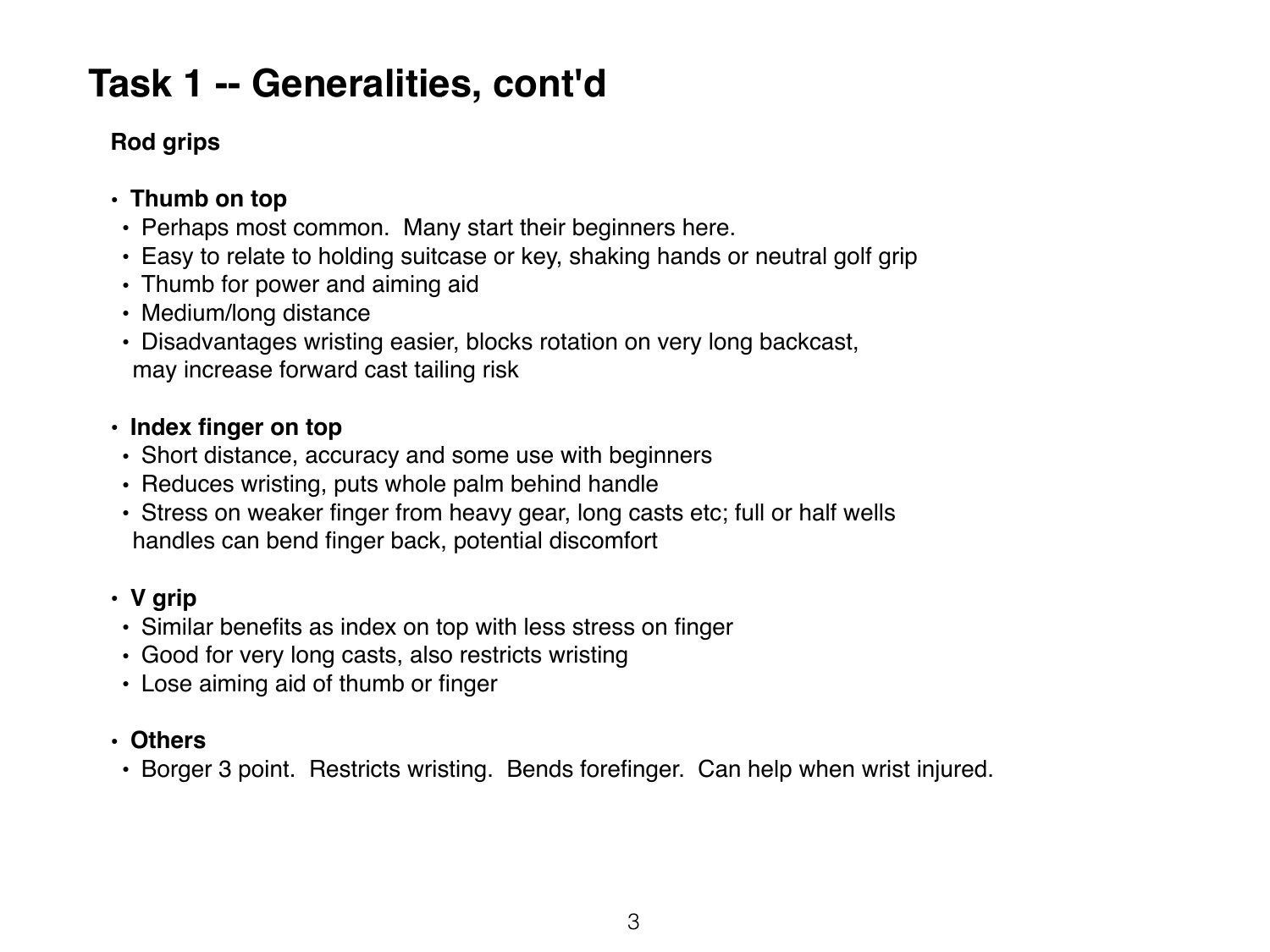### **Rod actions and strength**

- **Action** is where a rod bends.
- Fast or tip action at tip

-High line speed, tight loops, saltwater, more experienced casters, shorter more efficient stroke, less feeling/feedback esp. with short line, difficult for beginners

- Medium or mid bends more in middle -Recommended for beginners
- Slow or through action at butt

-Great for feeling, absorbing strikes, doing thing slowly, some prefer for roll casting,fighting (shorter ERL) but tail risk increases with long or

fast casts, line speed lower

- Progressive rods tip action for short casts, bends middle for medium cast, in butt for long one
- Steve Rajeff action is combination of taper (determines bend location) and stiffness.
- Jerry Siem "Fly rods have no action at all unless they are loaded with a line and cast."
- **• Strength:**

• **Stiffness** is how much the rod bends for a given force on it. Usually fast associated with stiff and stiff with modulus or inelasticity of rod components.

• **Lifting power** closely related but also involving length and handle configuration, is the rod's ability to fight and pull fish upwards.

### **Styles of hand, arm and body movements and efficiency**

- **• Casting styles**
- **Elbow in**. Accuracy (loops in vertical plane), lighter gear and short to medium distances. Efficient for purpose as it gets job done without unnecessarily using big muscles of body to create unstable platform. **Darts**.
- **Eastern dry fly**. Doug Swisher. Elbow fixed all wrist. Taught with book under arm.
- **Western tournament.**

-Joan Wulff and others got rid of the book and started moving elbow up and down

-Competitive accuracy. More distance but long casts still difficult.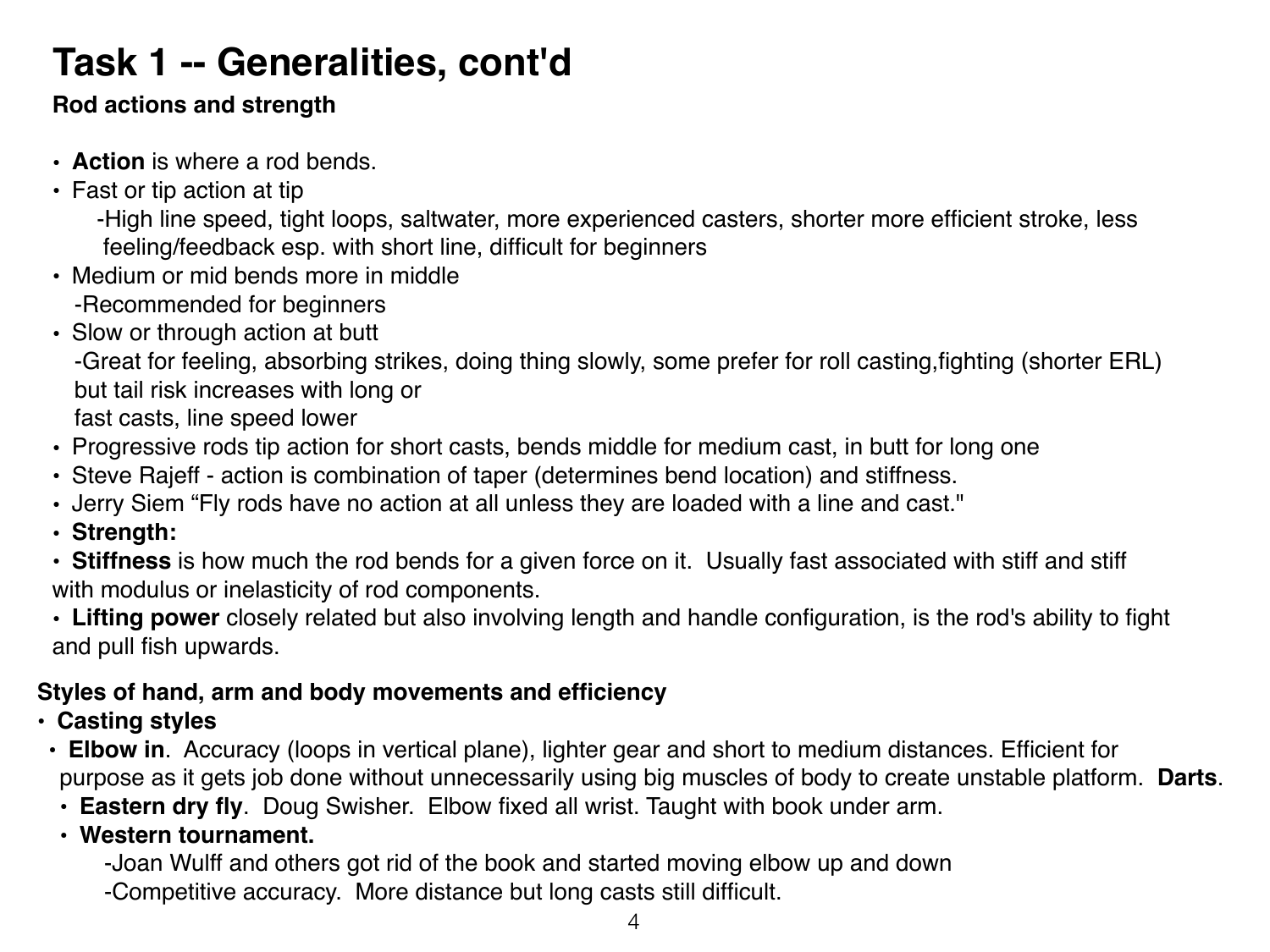• **Elbow out**. Increases stroke length (distance back and forth hand moves), arc (angle change of rod butt or rotation) and involves big muscles more. Longer casts with heavier gear, not pinpoint accuracy, more efficient than struggling to move big stuff with only small muscles. Javelin.

- Elbow up to side. **Float tuber**. Bruce Richards.
- Hand leading elbow falling and rising. **Comfort Zone**. Steve Rajeff fishing.
- Whole body, sidearm, elbow low ("on the shelf"), arm extended to stops. **Lefty** Kreh. -Saltwater origins. Line speed, low rod angle for spooky fish, good if physical issues
- **Straight arm distance casting**. BFCC. Paul Arden, James Evans, Mike Heritage

-**Open and closed stances** - not always optional.

- **Closed** casting side foot forward
	- Short casts and accuracy (lining up/ Joan Wulff accuracy triangle and maintaining tracking)
	- Some distance casters use this style too. This year 1/3 of men's trout distance WC finalists
	- (Ulrik Röijezon SWE, Sakari Siipilehto FIN) used one with a step, women's bronze medalist Tracy Thomas-no step, extreme torso bend. May not be first suggestion to a student for long distance, heavy stuff or watching backcast for obstructions.
	- Generally easiest for going **offshoulder** as provides more room.
	- **Open** stance casting foot back
	- Easier to use shoulder and torso twist for power
	- Risk of tracking errors unless compensation made
	- **Offshoulder** casts especially restricted, but some flexible speyers like Arden go other foot forward to block overrotation.
	- **• Level**

.

• Compromise position but possible loss of stability. Boxers don't stand feet level often. Good for sidearm and teaching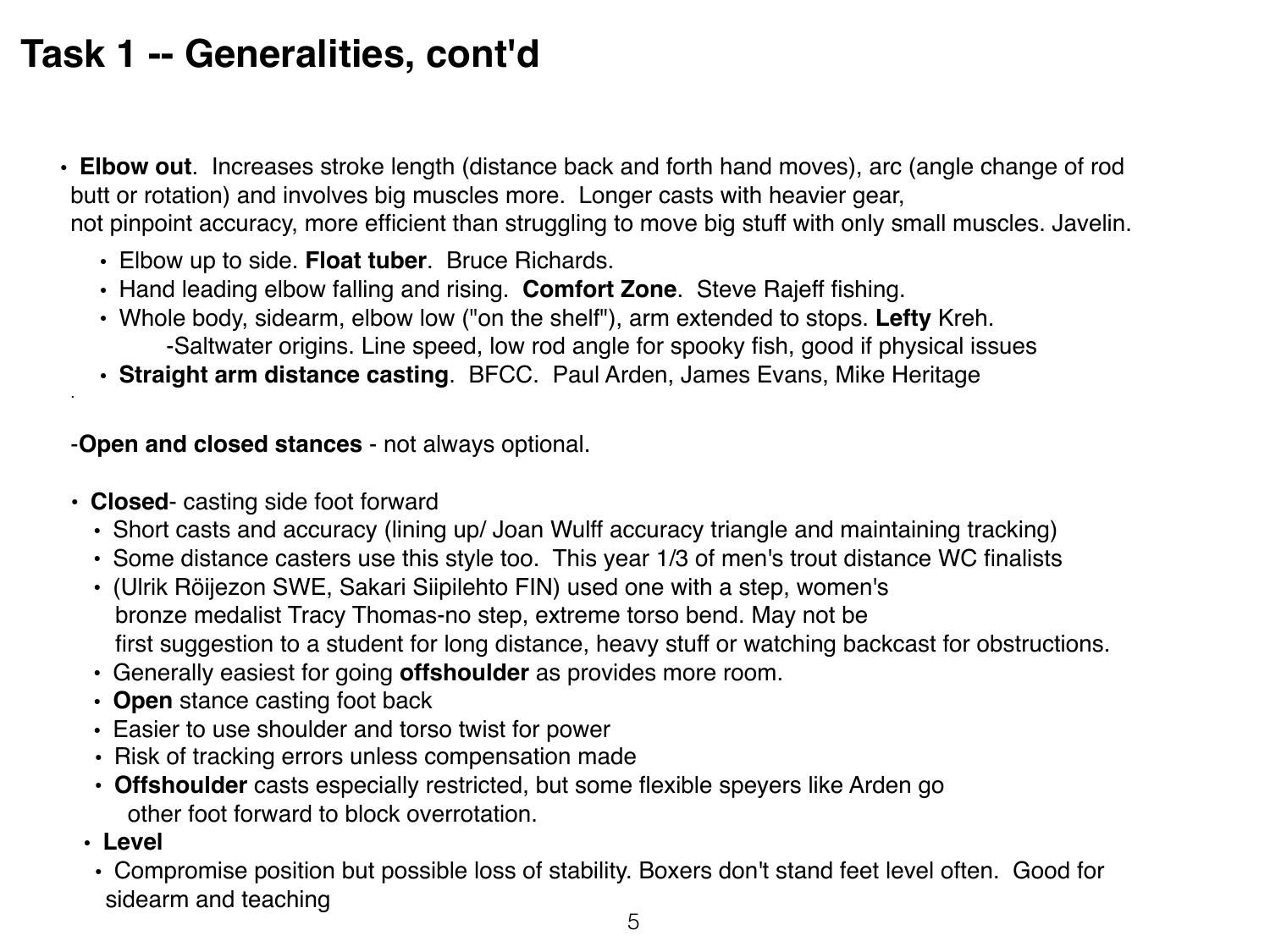-**Rod loading - bending the rod**

### **Uses during cast**

-Back end tip acceleration vs a rigid rod by storing and then releasing energy unbending at stop -Helps tip move in straight line so we can make nice loops without complicated hand path. **(Straight tip path Essential #1 of 5 and underlying objective)**.

(As we will see in Task 2c, tip path determines loop shape and straight line tip paths give us the kind of loops we want.)

-Caster feedback signalling acceleration against a fly line with no slack **(Essential #2)**

-Counterflex (unbending to and past straight after stop)

- Shock absorber reduces stress on caster at stop
- Helps prevent line/rod collision and form a loop

### **Uses after the cast**

-Protect tippet striking and fighting,

- -Reduces effective rod length to help fight fish
- -Gets fish closer to land or net

#### -**Stroke length, arc, distance and loop size, timing**

#### **Summary**

**Longer cast, longer stroke, longer pause.**

**Low stop and/or wider arc make our loops bigger, and much bigger respectively - Task 2c**

#### **-Arc**

More line requires more power, properly applied **(Essential #3)** bends rod more More bend requires more arc to maintain straight line tip path **(Essential #4)**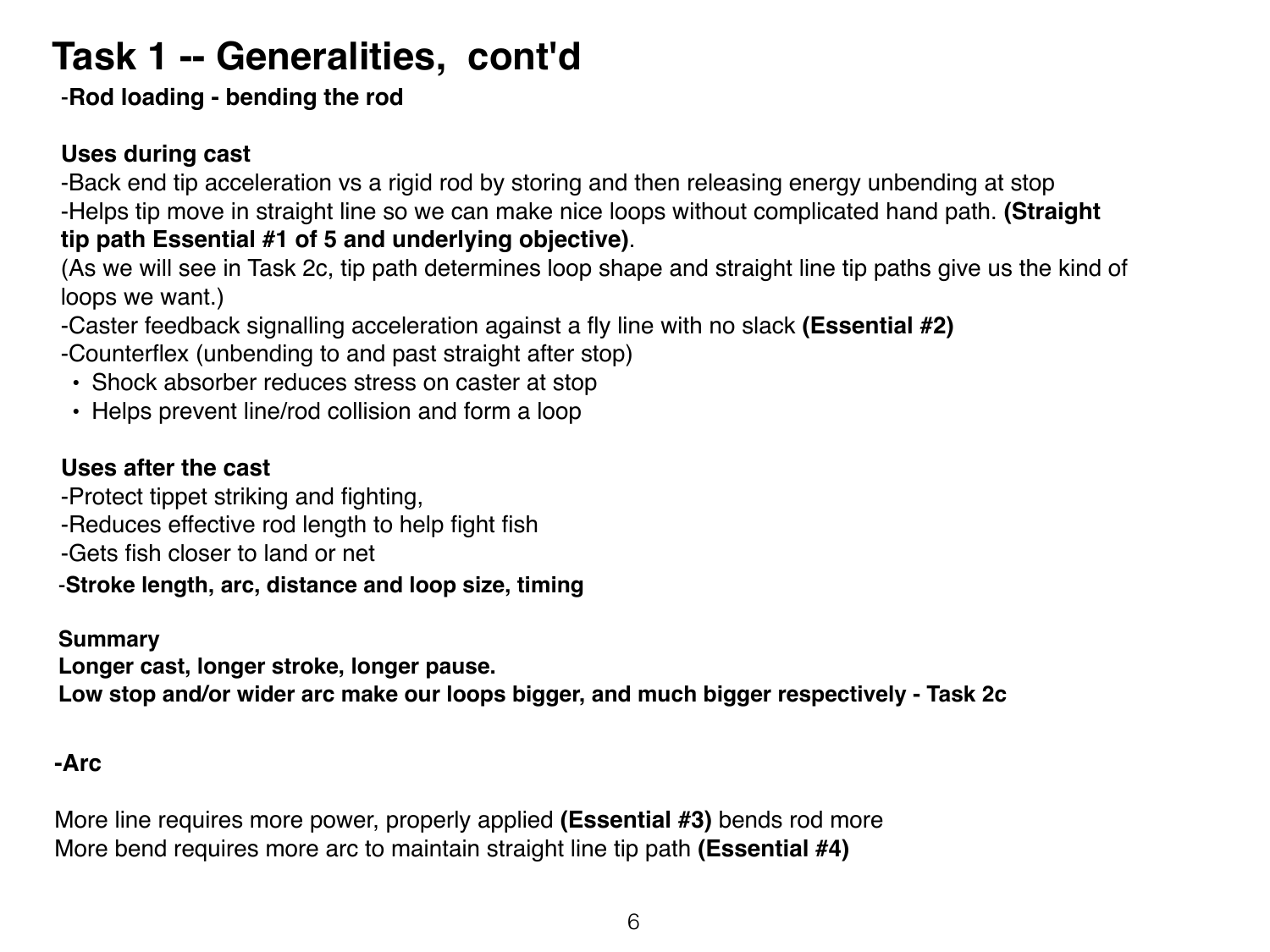### **Stroke**

Darts vs javelin. Difficult, inefficient and tiring to make anything but a short cast without increasing stroke length, risk loss of control with sudden acceleration if all we do is rotate. Smoothly accelerate onto a motorway off a long ramp instead of flooring it from a standing start. Arc also automatically widens. Longer stroke kills three birds with one stone

-uses big muscles for efficiency

-smooths out acceleration

-widens arc without encouraging students to wrist

### **Longer cast, longer stroke**

### **Timing**

Want line to straighten before beginning an overhead cast Pause too long slack, loss control, tick (hit water or get tangled up behind). Pause too short crack the whip Longer line takes longer to unroll so need to wait a bit longer **(Essential #4)**

### **Longer cast, longer stroke, longer pause**.

As a final note timing can also apply to rolls and speys Too fast D loop and anchor may not form Too slow anchor crash

#### Pickup casts

Stop after lift line crash, no stop like trying to peeling tape off glass table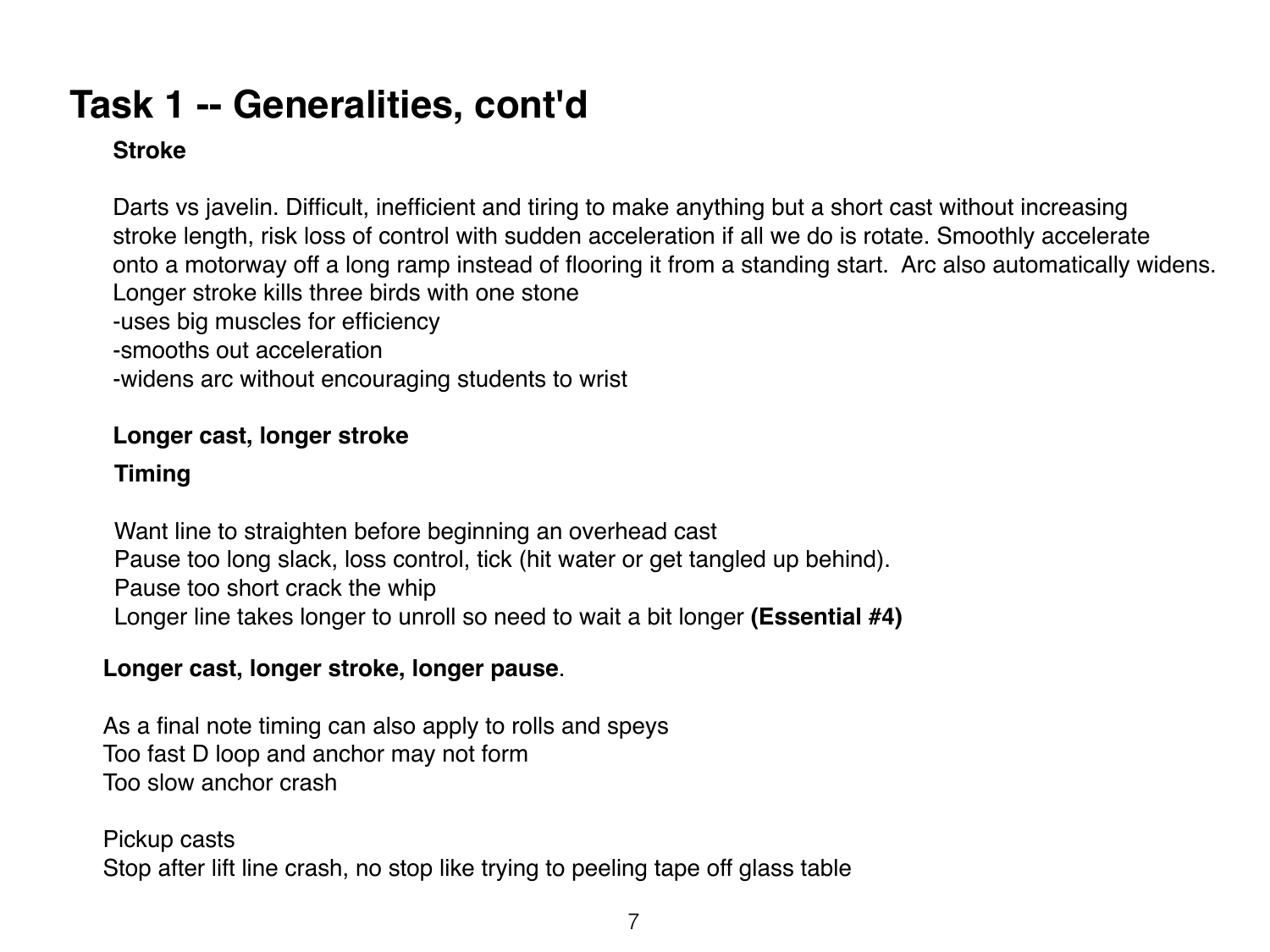# **Task 2a -- Varying Loop Size**

### **Steps and Uses**

- 1. Wide (very heavy or complicated payload)
	- Arc past 45° each side
	- Little translation, mostly rotation
- 2. Medium (heavy or complicated payload, following wind,
	- underpowered and other presentation casts )
		- Arc 45° each side, moderate translation
- 3. Narrow (efficiency, wind against, distance)
	- Narrower arc, even more translation, little rotation, upward drift back, thrust and point forward

# **Task 2b -- Vertical to Horizontal Casting**

### **Steps**

• Increase speed to avoid ticking. Arc, stroke length increase, pause decreases, stance adjusts to more side-on

### **Uses**

• Curve and other presentation casts, obstacles, wind

### **Faults**

- Too slow. Ticking.
- No arc adjustment. Tails.
- Pause doesn't shorten. Ticking.
- Tracking. "Orchestra conducting" or up to down. Use landscape features, focus on taking rod tip back low, use reel for tracking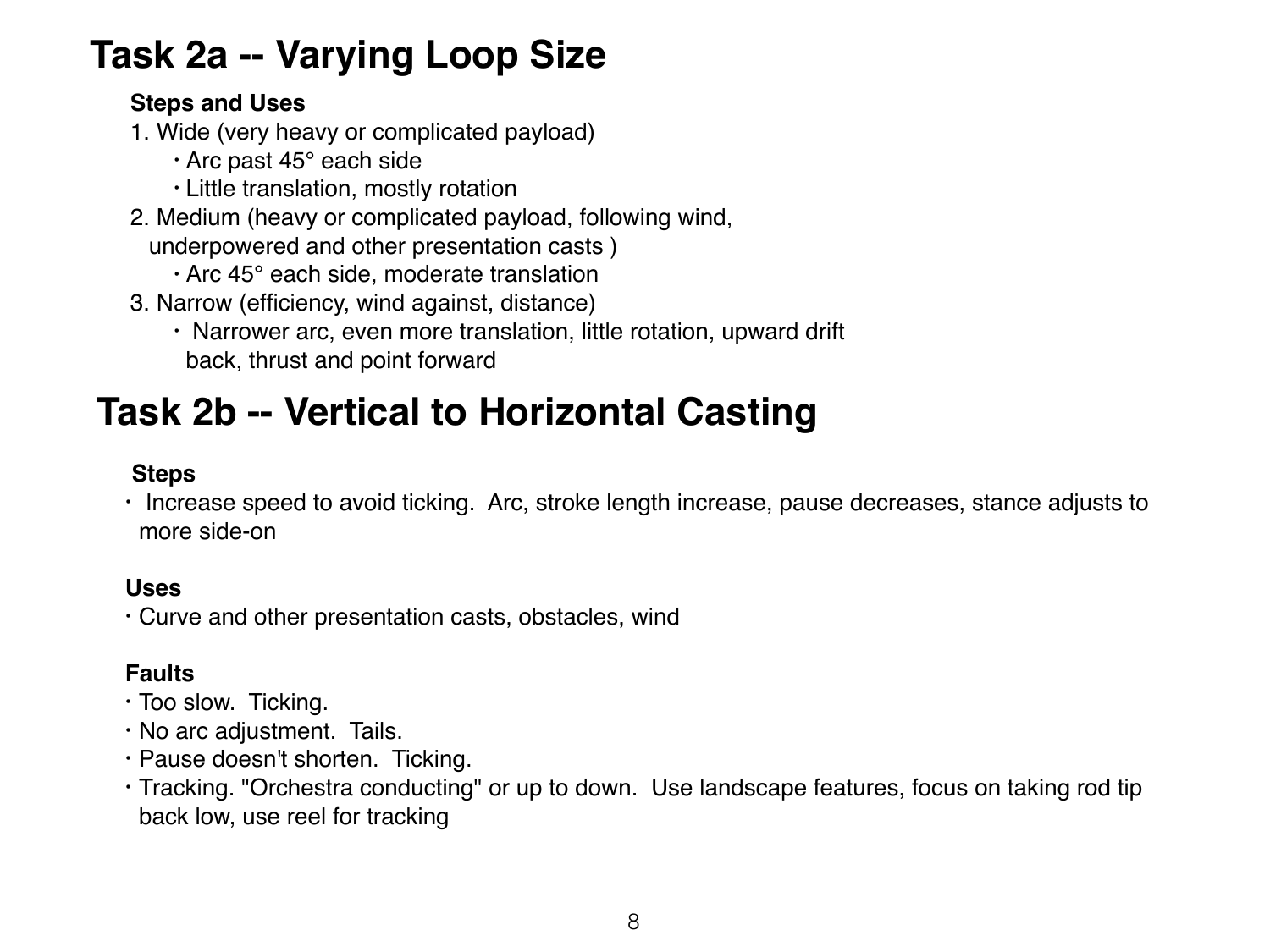# **Task 2c -- Parallel Loops**

- Parallel loops result from straight fly leg advantages
	- Drag minimised
		- Fly leg moves up to 2x as fast as leading edge
		- Up to 4x as much air drag
	- Energy directed at target
	- Accuracy better
- Straight fly leg created by straight rod tip path (bottom leg straight (and loop parallel) if no movement after stop)
- When rod tip moves right or left (tracking errors), up or down from a straight line path:

### **• Right**

- Away then into RH caster in plane horizontal to rod
- Swinging inefficient loops out to the right
- Dangerous if only on front or backcast
- Causes include breaking 180 rule, wrist, arm and body twisting
- Fixes- consider casting side foot forward stance, thumb/reel as rudder/tiller: keep both pointed at target (or just reel depending on grip), watch rod tip, fly swatter, cast near wall, practice with finger, pencil, rod butt against vertical flat surface

### • **Left**

- Into then away from RH caster in plane horizontal to rod
- Dangerous-loops swinging into caster, tangle and rod collision risk
- Causes include breaking 180 rule, wrist and arm twisting. Similar fixes to above plus horizontal bar or balcony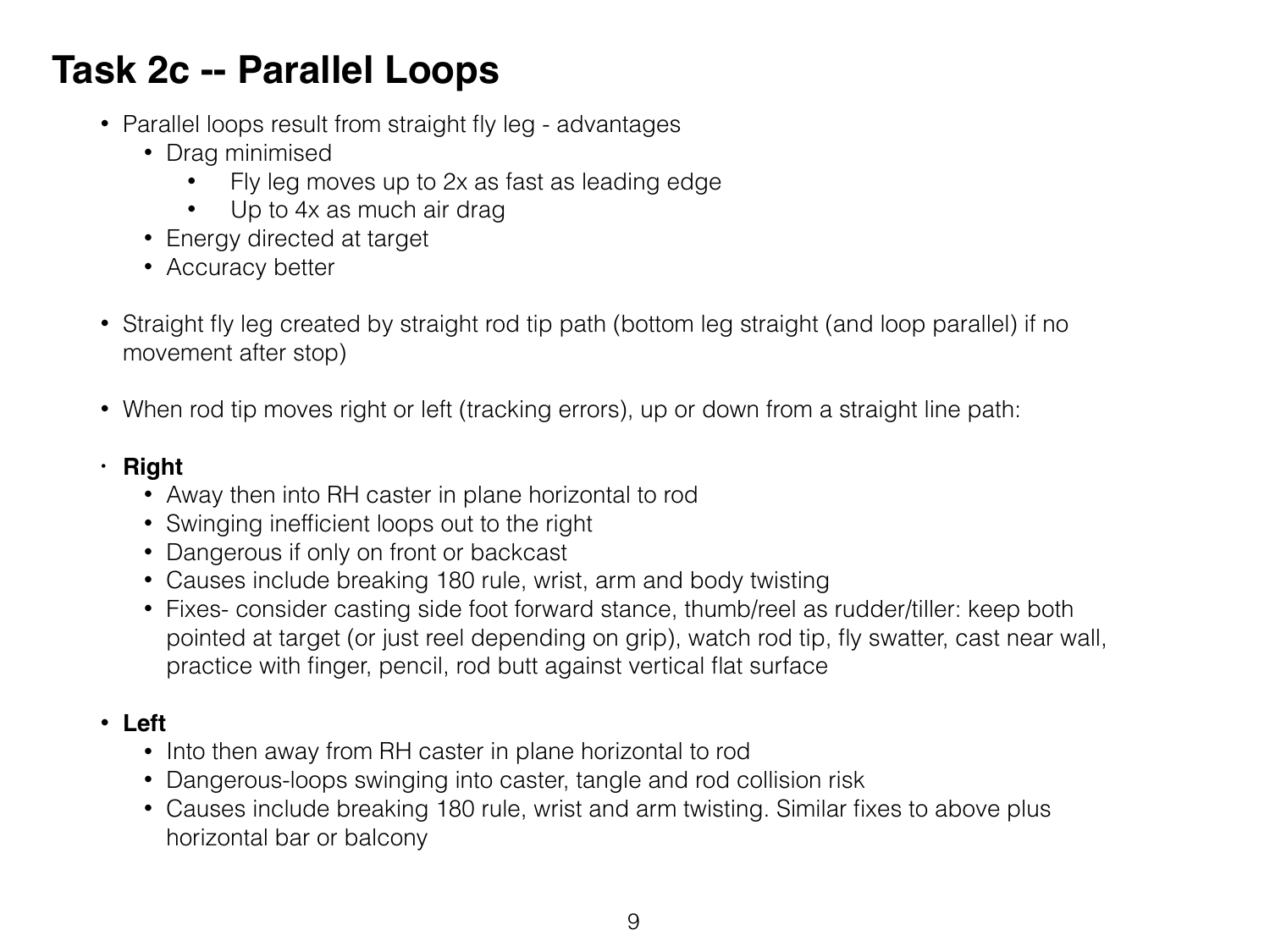# **Task 2c -- Parallel Loops, cont'd**

### **• Up**

- Up then down (rainbow) in vertical (rod) plane
- Wide, unaerodynamic, inaccurate, inefficient loops
- Causes
	- breaking 180° rule and convex hand path movement
	- **• power arc mismatches- wristing, occasionally underpowering**
- Fixes: analogies (igloo painting vs flat roof, rainbow, windshield wiper), visual (watch rod tip) props (thumb vertical, invert reel, rod butt in sleeve, wrist band), kinaesthetic (panto rod movement to stops, cast with student)
- Practical uses include heavy/dense/complicated kit, underpowered and other presentation casts

### **• Down**

- Down then up (valley) in vertical (rod) plane leads to crosses and tails
- If movement abrupt wave moves down fly leg and crosses rod leg tailing loop
	- Inefficient drag / speed brake
	- Tangles / "Wind" knots weakening leader
	- Failed casts
	- Rod damage
- Causes/Contributing factors
	- Breaking 180° rule (crossing loop)
	- Concave hand path (crossing loop)
	- Physical interference
	- Slack
	- **• Short casting arc**
	- **• Creep then power surge**
	- **• Inappropriate right hand power application (Jackrabbit start, Tow then power surge, Power surge)**
	- **• Inappropriate left hand power application early haul**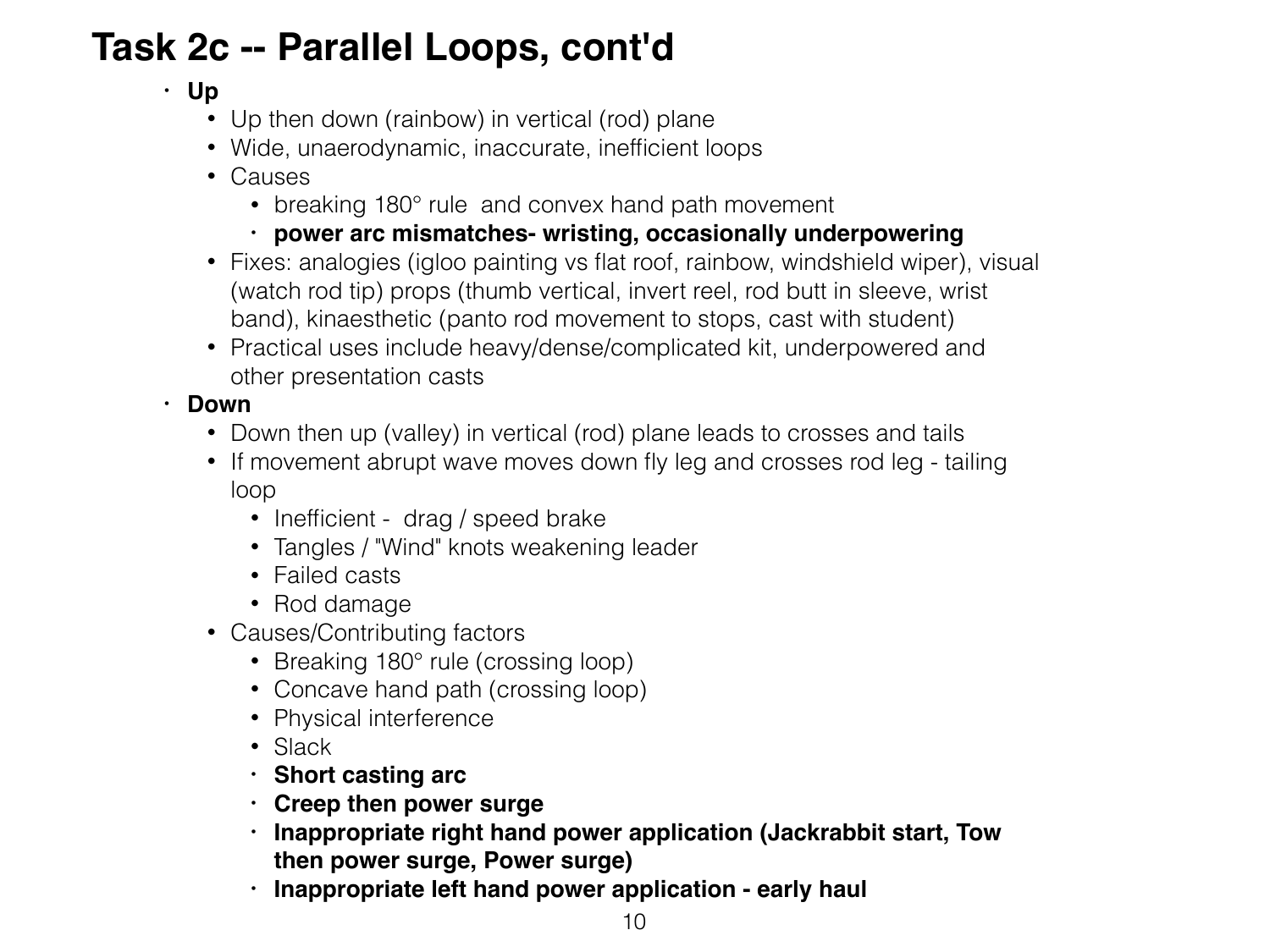### **Task 2c -- Advantages of Non-Parallel Loops**

### **• Wide loop**

• Heavy or complicated payload, presentation casts

### • **Tailing loop**

- Sinking nymphs, under obstacles, curve casts from horizontal
- Risk/reward vs alternatives unlikely to suggest to students!

### • **Tracking "errors"**

- Outswinging loop
	- Rod vertical- presentation casts like under and overpowered curves
	- Rod horizontal under obstacles, skip, kick fly up (air time for curves, heavy stuff), D loop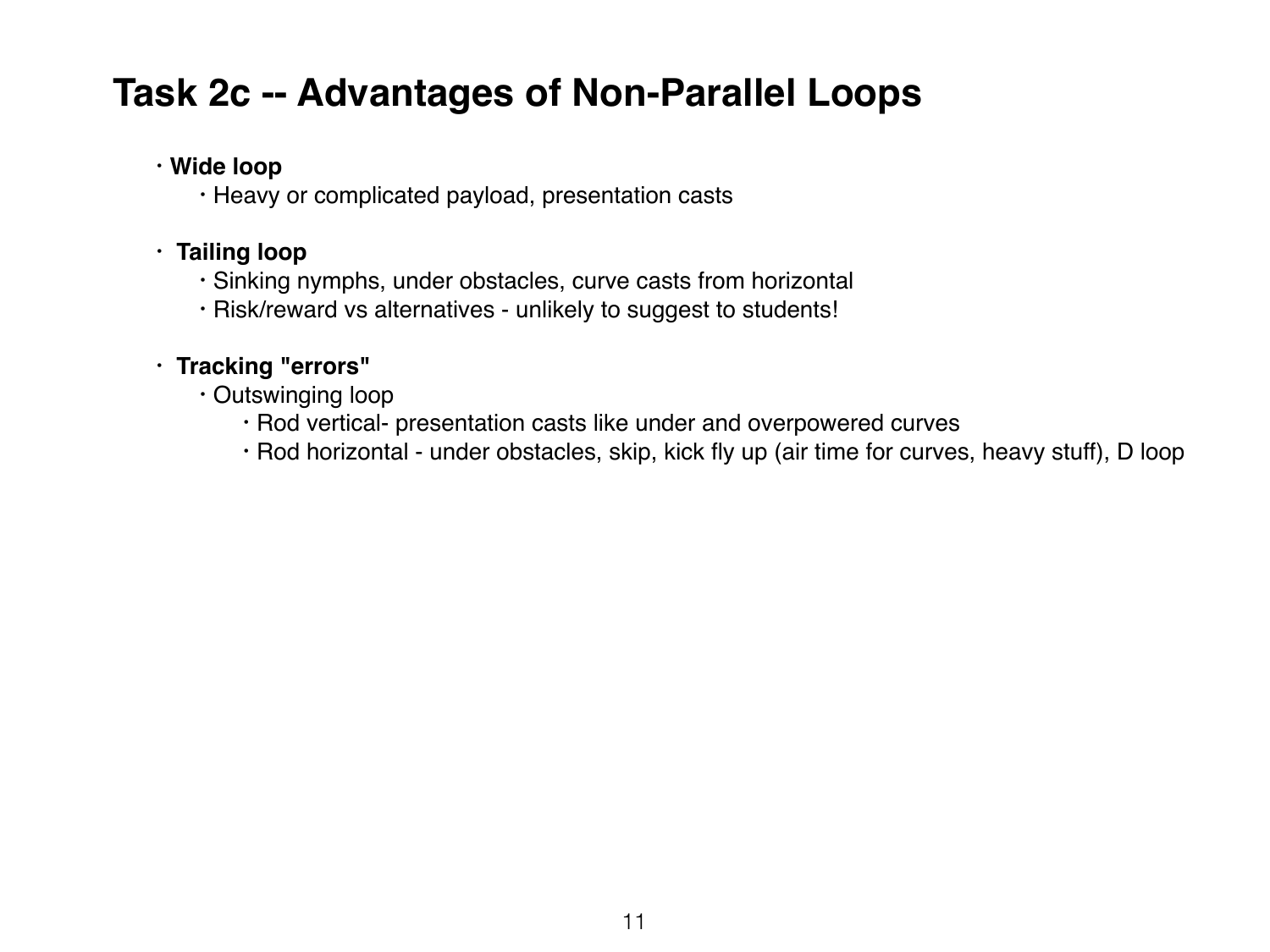### **Task 2d -- Tailing Loops**

**• Causes and Disadvantages -- See Task 2c**

#### **• Fixes**

- **Creep**. Check for this first. Freeze. Watch backcast. Point tip at unrolling loop. Experienced casters can chase loop (drift). Cast with student.
- **Short casting arc**. Get student to translate more. Panto throwing dart vs javelin, car trying to accelerate to top speed over short distance, move alongside to show translation. Cast with student.
- **Inappropriate right hand power application**. Smooth acceleration. Slow then fast. "WHUUMP" (Krieger); "oily, silky, smooth". Accelerate a car smoothly through gears. Airplanes and long jumpers keep accelerating before taking off. No rod or line noise. Minimum power drill. Cast with student.
- **Inappropriate left hand power application**. Early haul finish. Hands mirror images, just keep tension early and only haul late and smooth during power snap. Side casting 4 cone drill.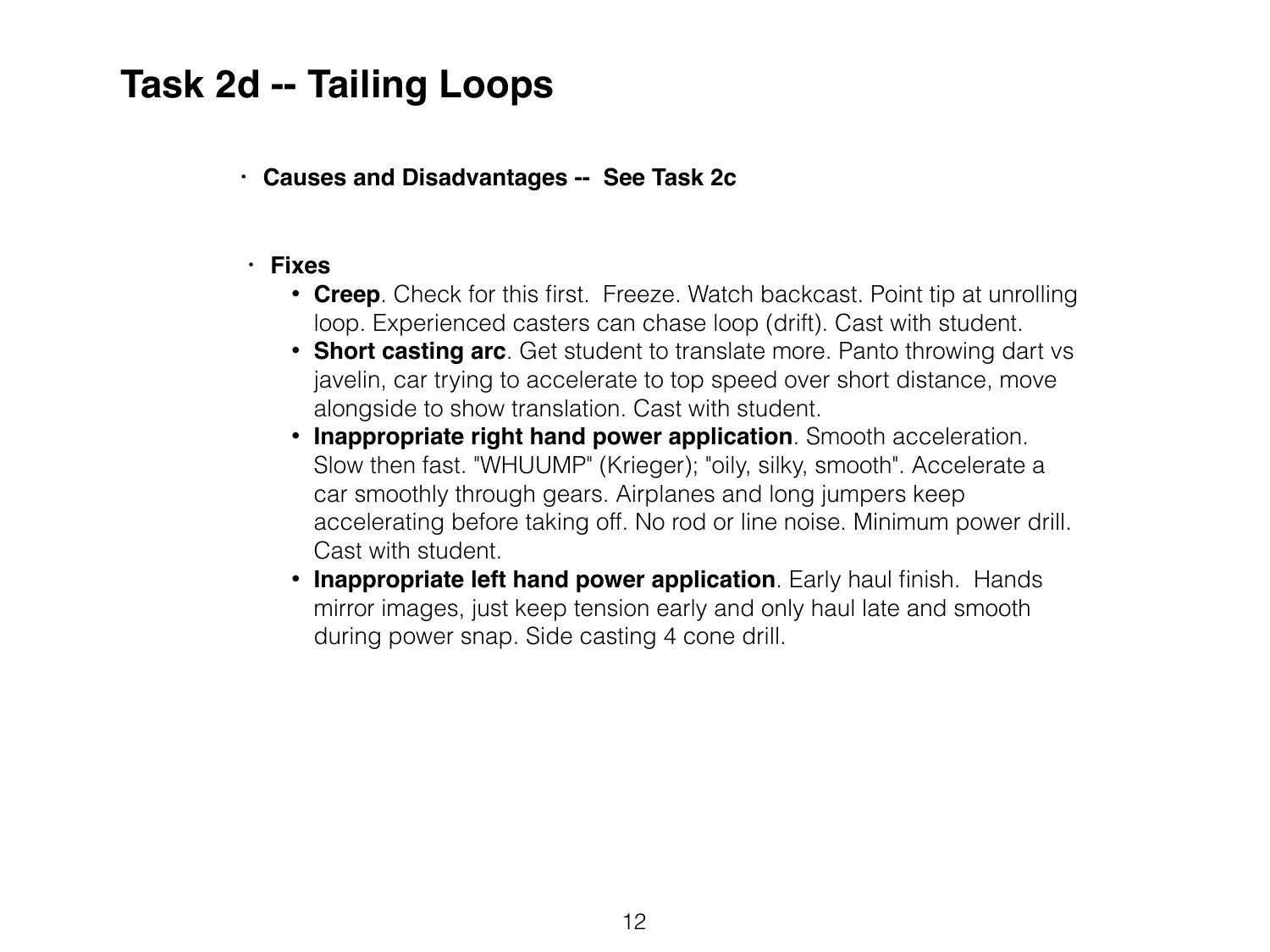### **Task 2e -- Wind Into Caster**

**(Blows line and fly back)**



### **Caster**

### **All Casters**

- 1. Higher line speed
- 2. Tight loops
- 3. Trajectory down forward, up
	- back

### **Experienced, add**

- 1. Favour back cast to drift and shoot
- 2. Favour forward cast to haul
- 3. Sidearm an alternative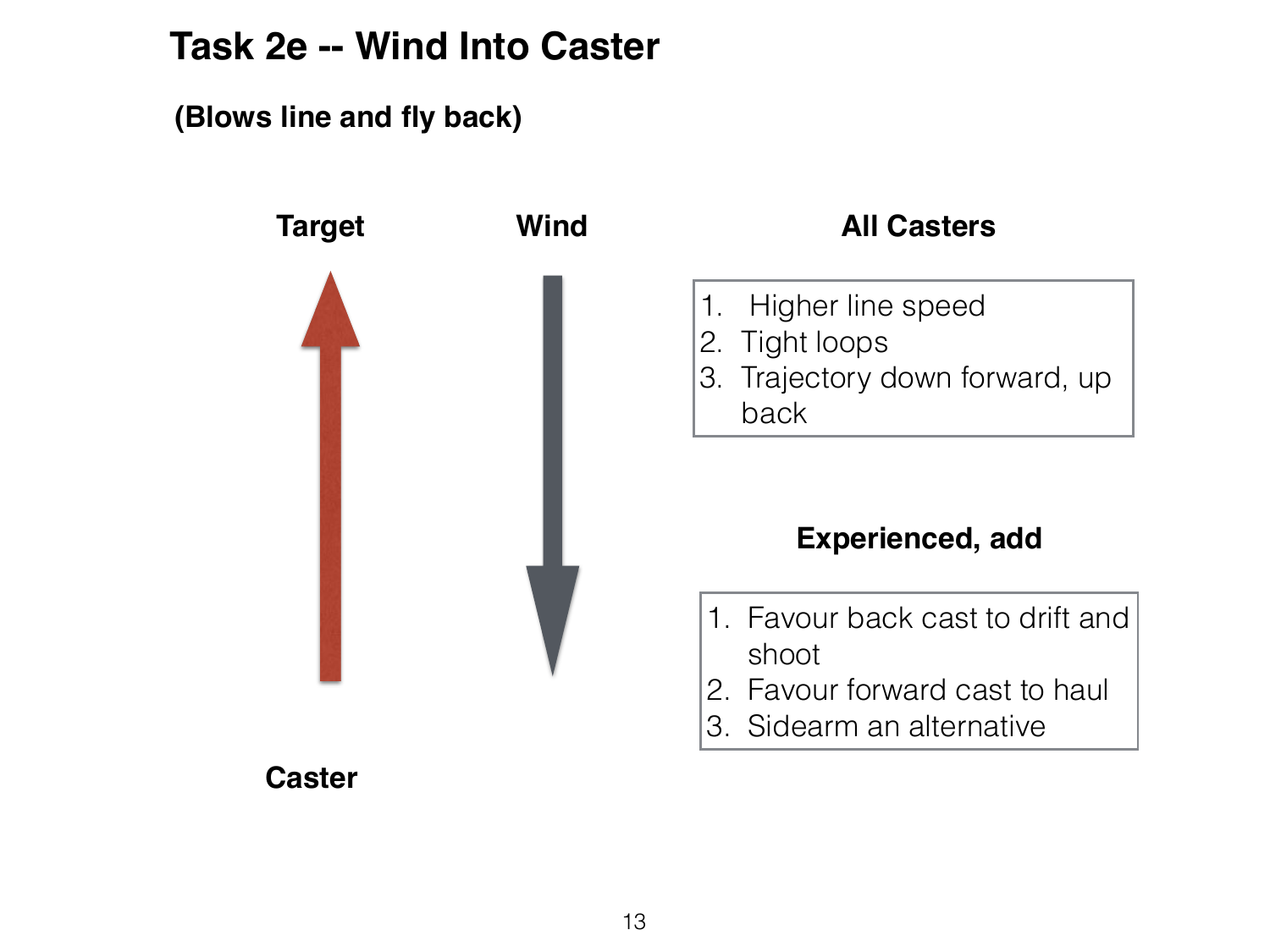# **Task 2e -- Wind Into Casting Shoulder**

### **Target Caster** 1. Sidearm **Overhead Casts** 1. Hand across 2. Hand up rod tip over 3. Barnegat Bay 4. Galway 5. Two handed (cack, regular) 6. Non dominant hand **Speys (Tasks 7-11)** 7. Dominant hand off-shoulder roll, switch, speys 8. Non dominant hand roll, switch,speys **Rod Tip Downwind Target Rod Tip Upwind** 1. Gebetsroither **Rod Tip Upwind/ Downwind (Safety and accuracy issues) Wind**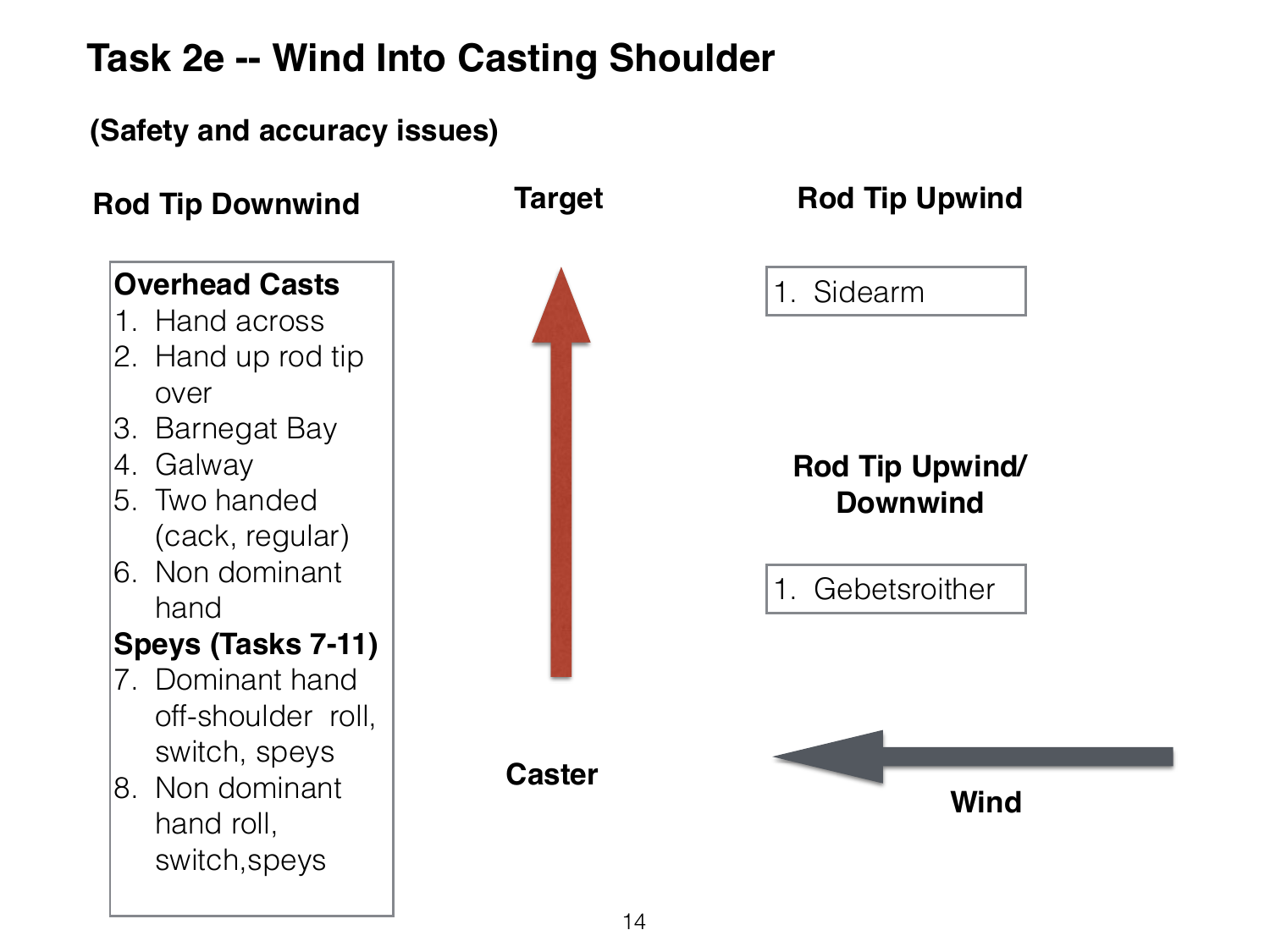### **Task 2e -- Wind Behind**

### **(Hinders back cast, can help forward cast)**

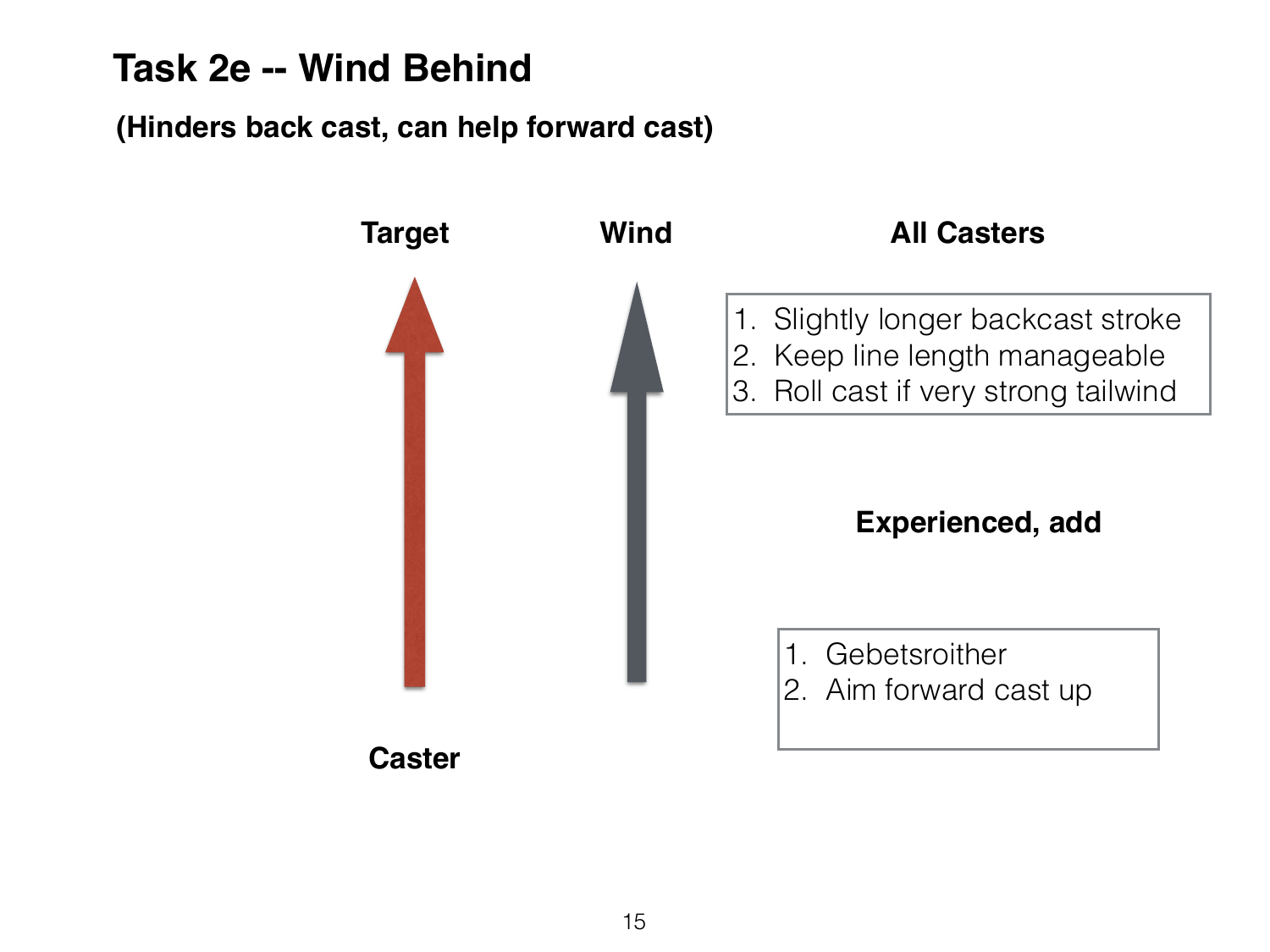### **Task 2e -- Wind Into Non-Casting Shoulder**

**(Line management and accuracy issues)**



16

**Caster**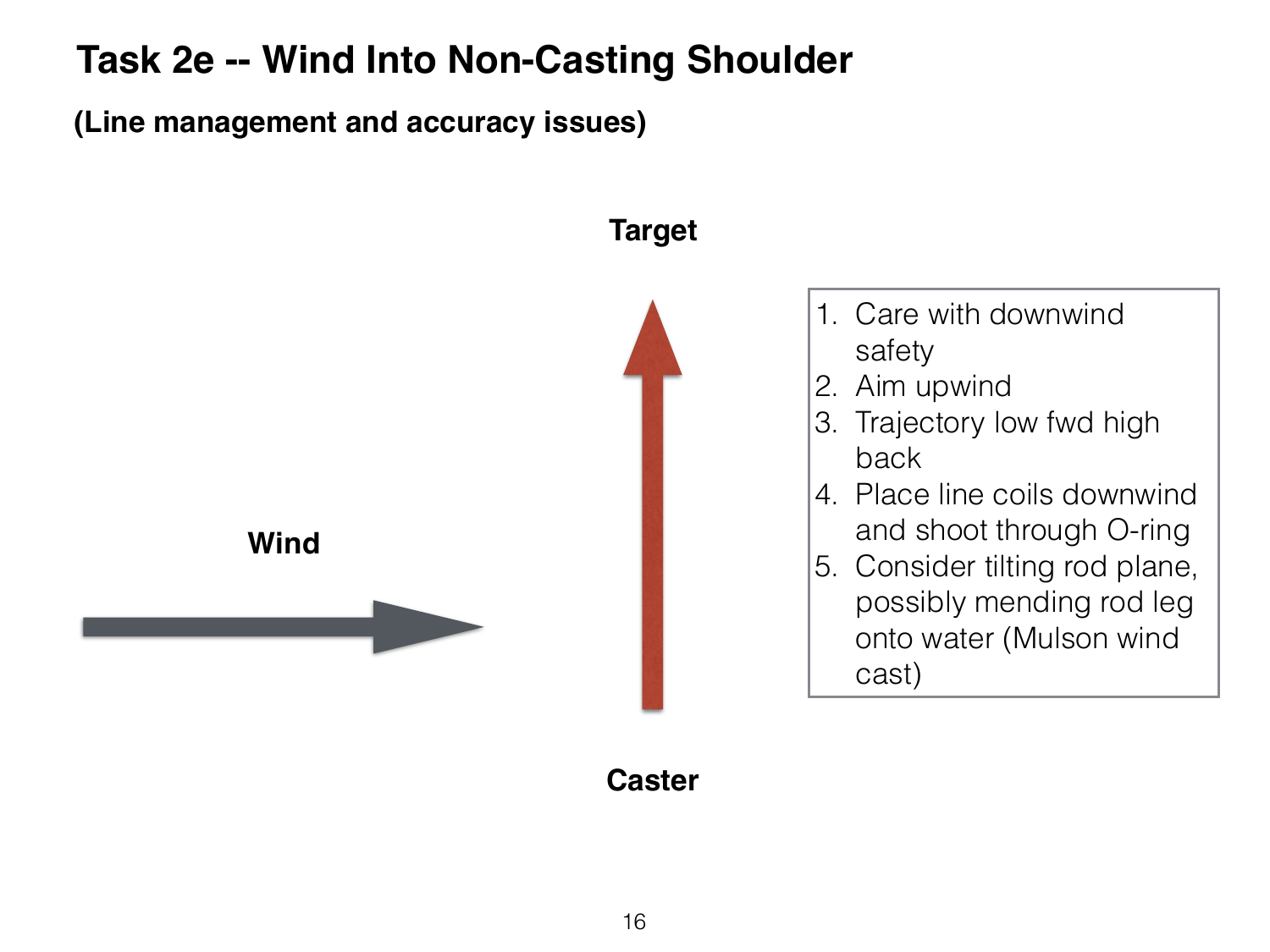### **Task 2f -- Accuracy**

### **What and How**

- Style- elbow in, casting foot forward most common
	- Stability for tracking
	- Joan Wulff accuracy triangle
- Pronounced downward forward trajectory, (backcast up 180° rule)
- Flatter trajectory for further targets
- Consistent good loops
- Hovering fly above target to gauge distance
- Offshoulder hovering on a diagonal up and to the left of target

### **Faults**

• Casting too fast, poor tracking, wide or tailing backcasts, poor trajectory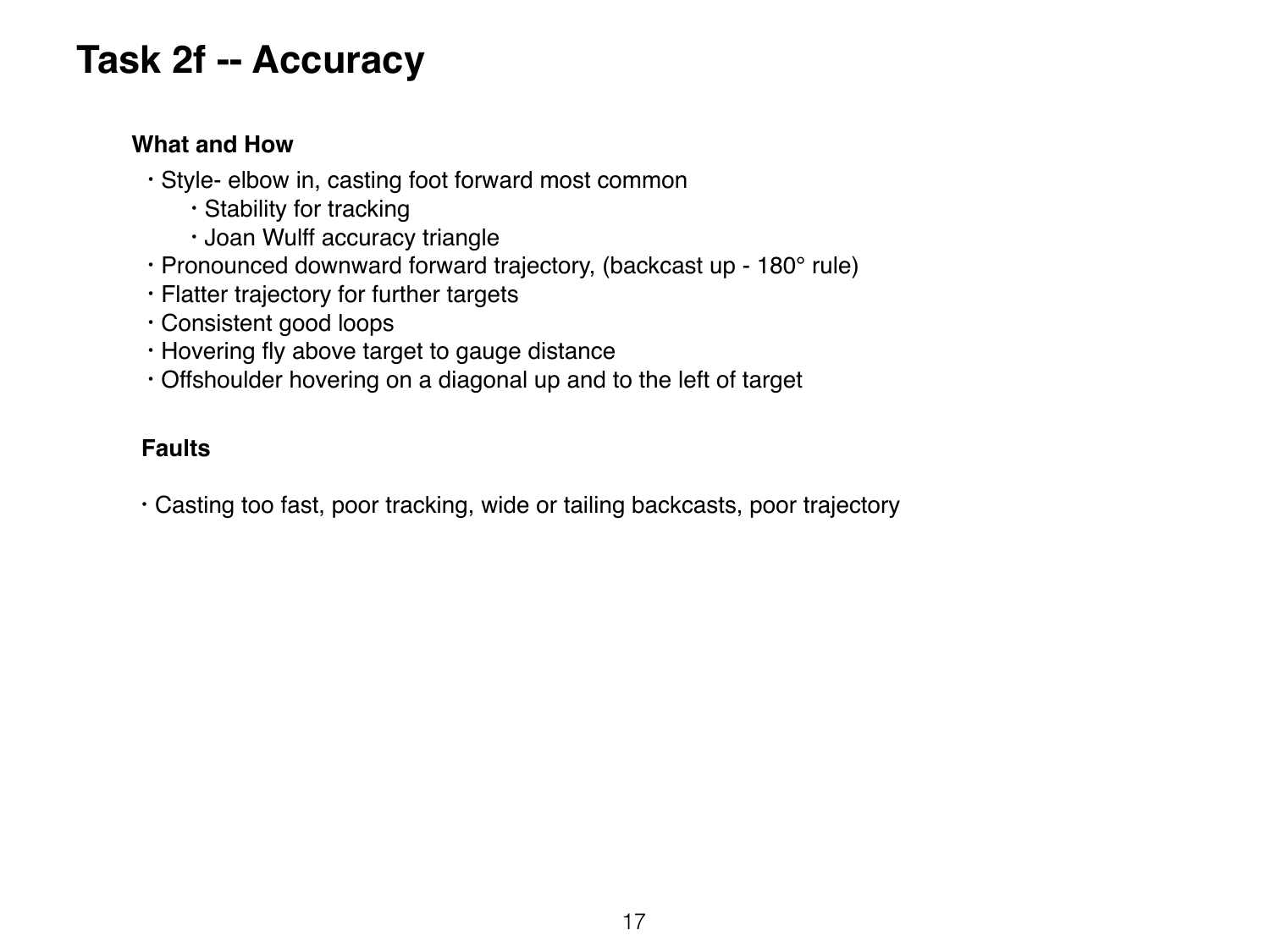### **Task 3a -- Aerial Mends**

#### **Uses**

• Drag free drift for fast current seam into convex side, slow seam into concave side, avoid obstacles and fish

### **What and How**

• Sideways waves traveling down rod leg toward fly caused by moving tip back and forth sideways after loop formation

- Stop crisply to tighten line to enhance wave travel. Tuned instrument string vs overcooked spaghetti.
- Cast slowly to give mend time to travel down line before line lands.
- Basic movement stop and drift to water
- Mends are sideways V shaped deviations from and returns to basic downward drift path
- Direction of movement determines direction of mend peak
	- LR peak points left
	- RL peak points right
- Size of horizontal movement determines height of mend peak
	- Small movements small peaks
	- Large movements large peaks
- Speed of horizontal movement determines depth of mends
	- Fast. Narrow peaks
	- Slow. Wide peaks.
- Time between stop and mend determines mend location
	- No delay mend near leader STOP GO
	- Moderate delay mend halfway STOP AND GO
	- More delay mend closer to rod tip STOP AND AND GO

### **Faults**

• Casting too fast, not stopping crisply or high enough, wild hurried uncontrolled rod tip movements, mending horizontally instead of in V shape, swinging tip back past start position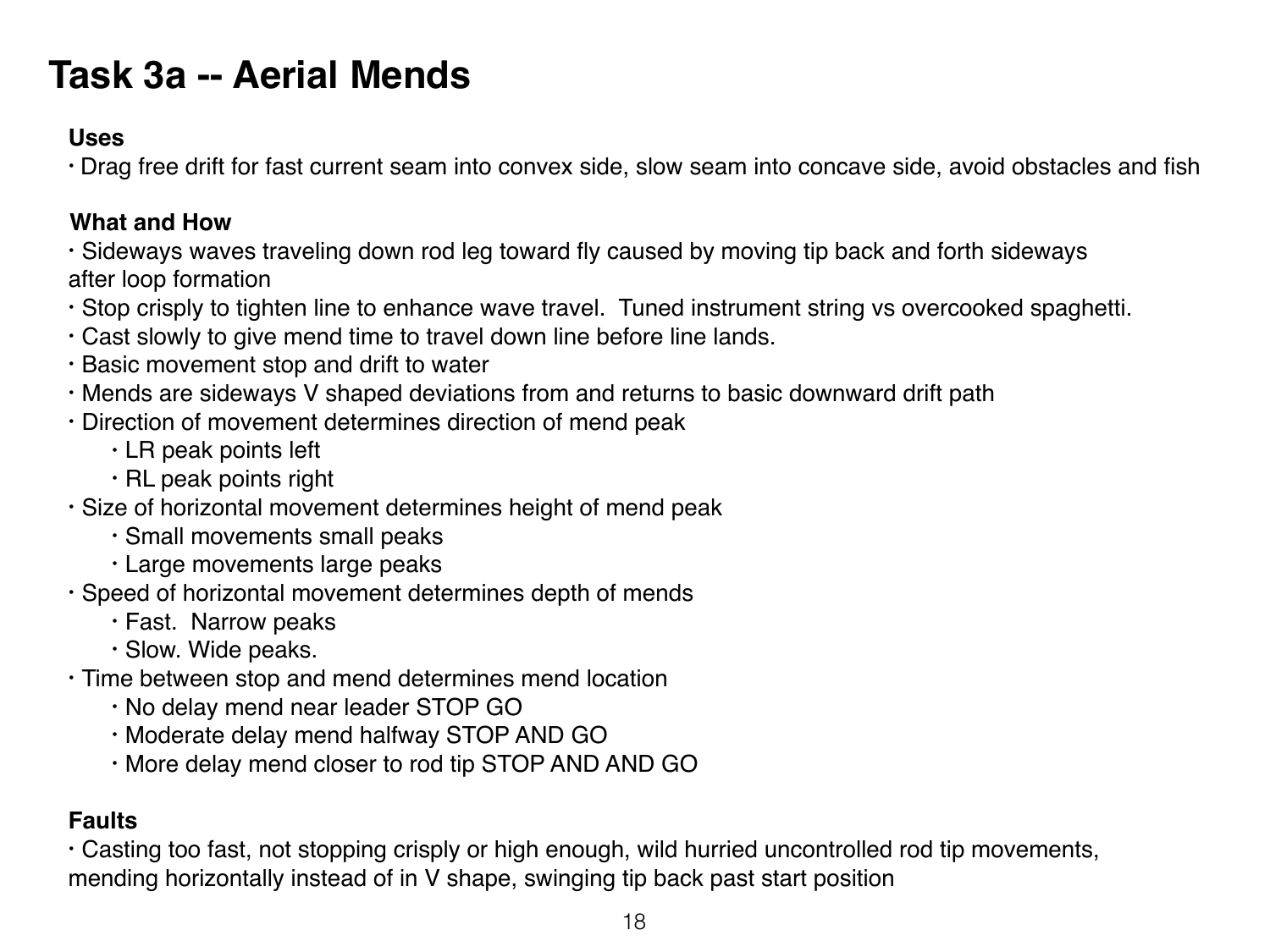# **Task 3b -- Reach Mends**

#### **Uses**

• Drag free drift, avoid obstacles and fish, change retrieve direction

### **What and How**

- Special case of mends at distance
- One half of a very large mend wave starting at fly with peak at rod tip
- Same casting guidelines: slow with a high crisp stop. (May need to cast faster and do reach cast if windy)
- IMMEDIATE but SLOW lateral rod movement after stop. STOP GO.
- Slow drift down pulling rod back until perpendicular to cast direction
- Should be almost straight line rod tip to fly (actually a gentle curve)

### **Faults**

• Casting too fast, not stopping crisply or high enough, hurried low

rod tip movements, dragging line into position, delay between stop and mend, not moving rod tip far enough left or right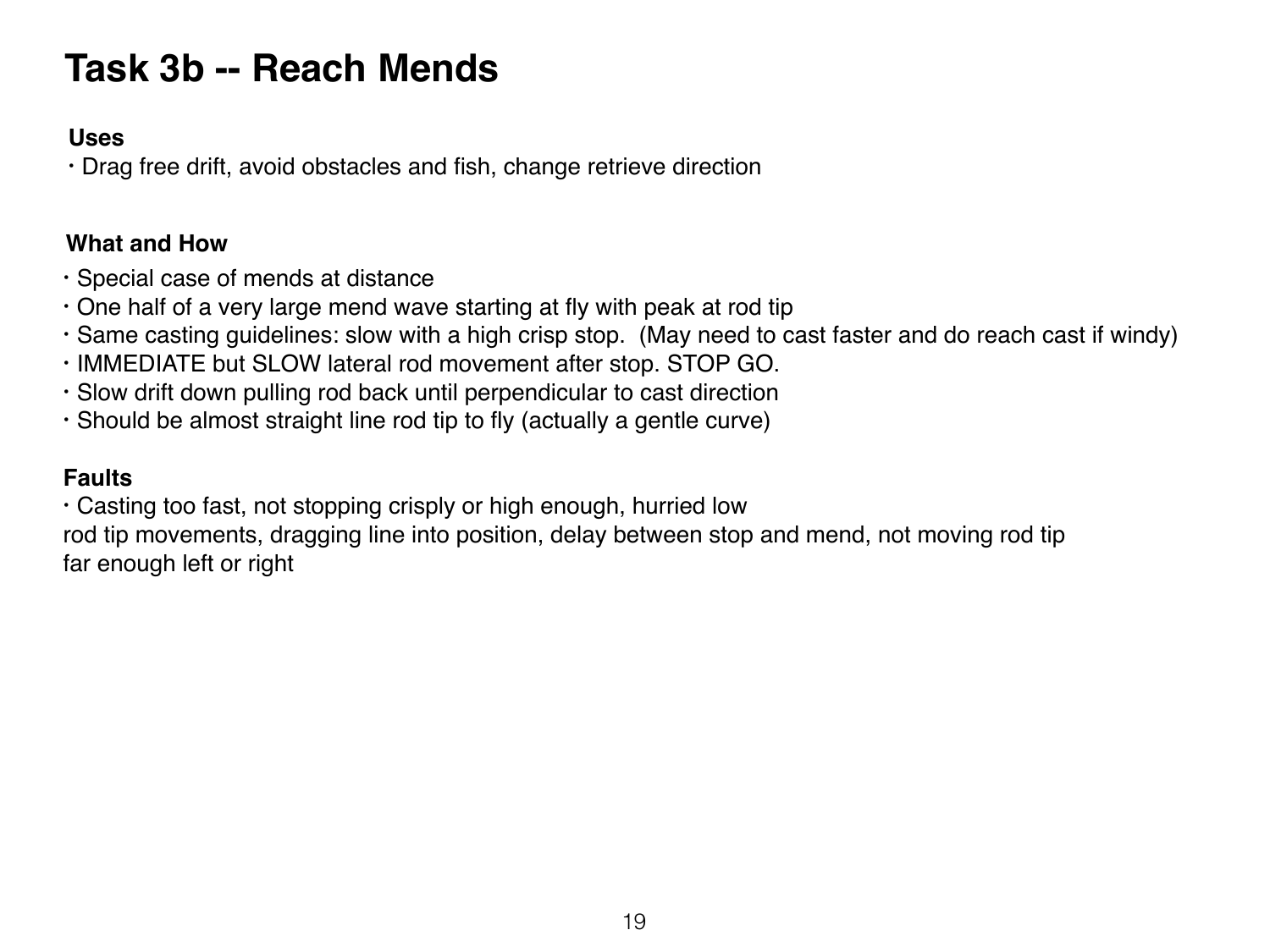## **Task 3c -- Curve Casts**

#### **Uses**

• Around obstacles and fish, enhance drag free drift, change retrieve direction

#### **What and How**

### **Overpowered**

- Horizontal cast with a crisp stop
- Upward and out mend to remove counterflex question mark

#### **Faults**

• Trajectory downwards, no crisp stop, too much power

### **Underpowered**

- Slow downward trajectory
- Tracking tip out to in by turning wrist sharply

### **Faults**

• Casting too fast, trajectory too flat, attempting to not turn over a true horizontal loop very difficult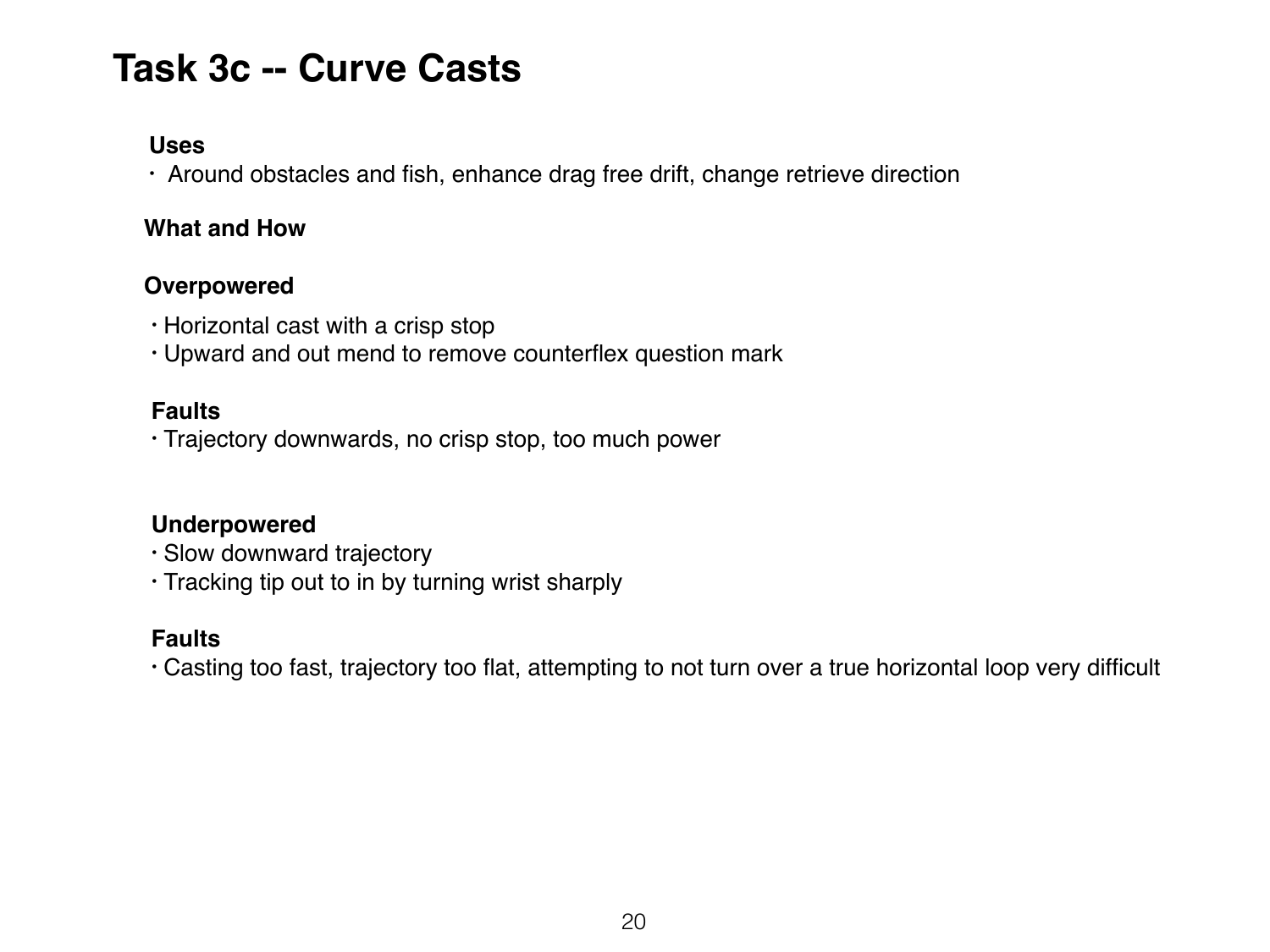# **Task 4a -- Double Hauling**

### **Uses**

• Efficiency, control, line speed

### **What and How**

- Smoothly pull line during casting stroke as close to opposite rod hand direction as possible
- Hauling mirrors rod arm and hand and accelerates at the end of the casting stroke
- Hands return together during pause then repeat cycle
- Long cast long stroke long haul, short cast short stroke short haul

### **Faults**

• Hauling too early or late, failure to return hands together, slack between line hand and stripping ring, hurrying, overpowering rod hand, hauling in random directions, jerky hauls, ineffective forward haul from not hauling backwards

# **Task 4b -- Casting to 85 feet**

### **Uses**

• Distance, line speed

### **What and How**

- Carry 65-70 ft then shoot
- Bill Gammel 1 ft longer drill, Mike Heritage 3 ft increments
- Focus on good loops front and especially back
- Form trumps power
- Lengthen stroke and consider using drift
- Joan Wulff 4 cycle distance cast don't shoot / shoot some / shoot more / deliver
- Long cast long stroke long haul, short cast short stroke short haul

### **Faults**

• As above, with overpowering common, carrying too little or too much line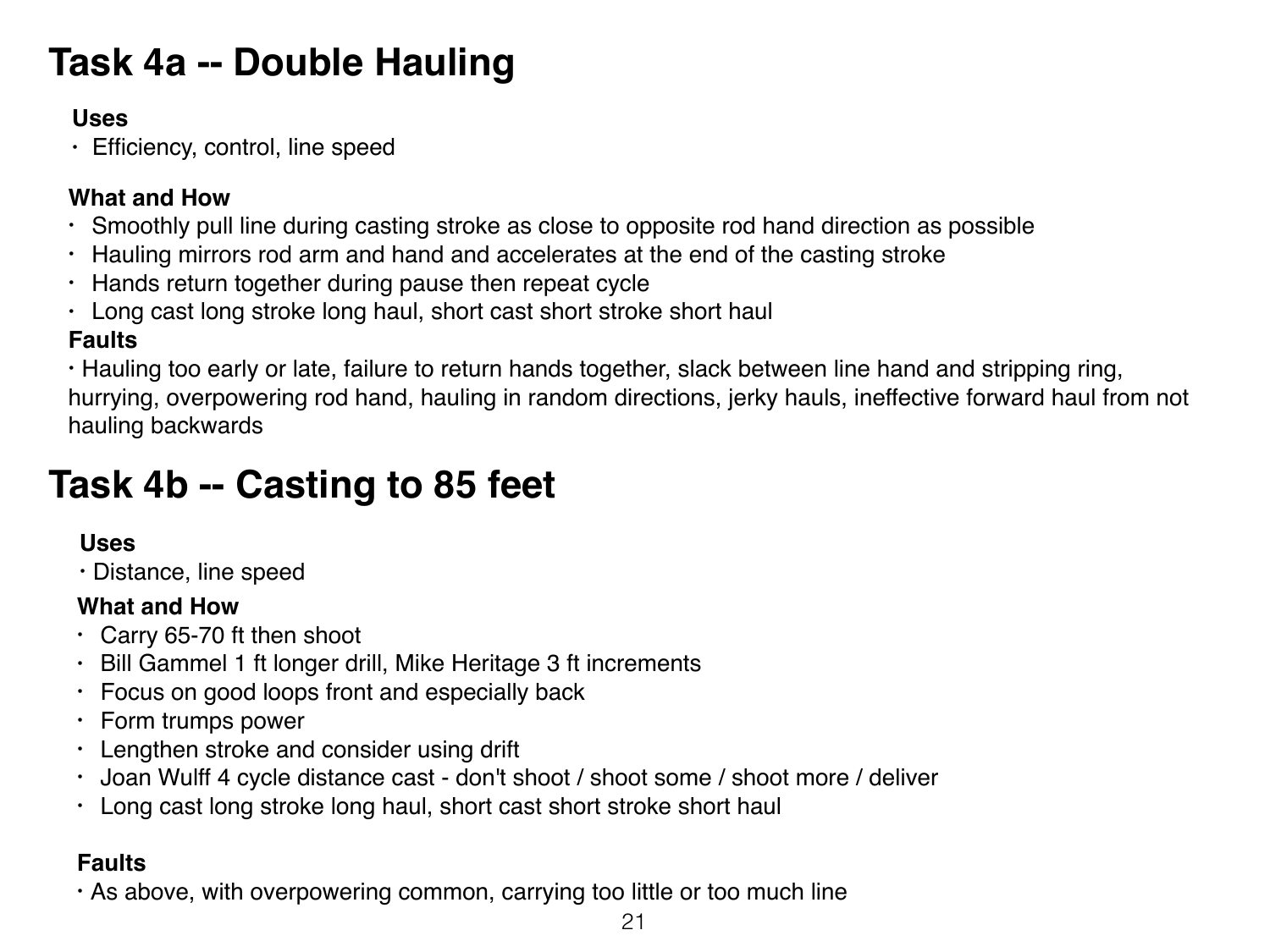### **Task 5a -- Saltwater Skiffs**





### **Basic Casting Platform**



### **Lean Bar**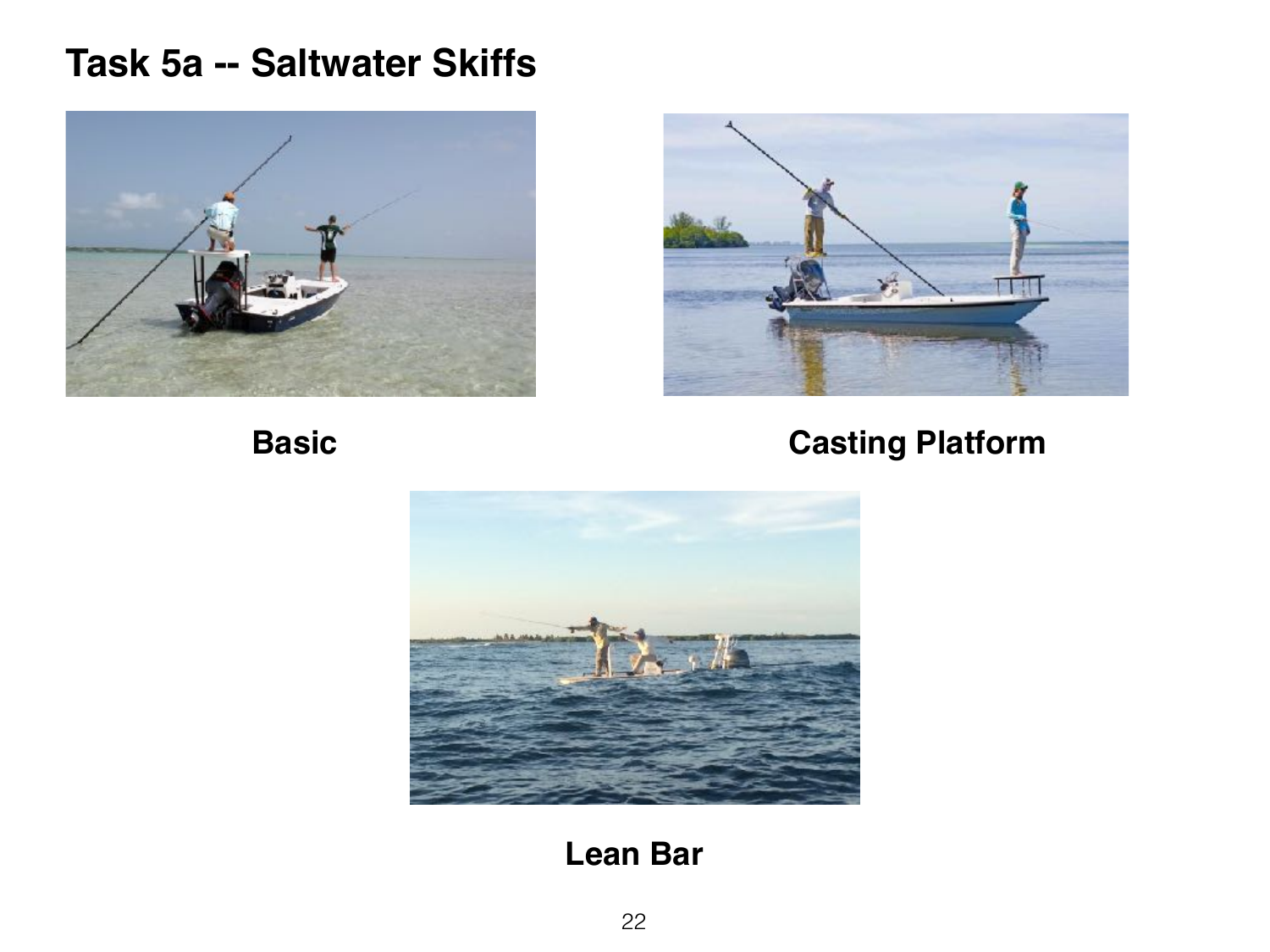### **Task 5a -- Clock and Line Storage**

### **Casting Clock Line on Deck or in Cockpit Stripping Basket**

# **Line in**





Source: Fly-Casting Finesse, John L. Field, with permission of and thanks to the author.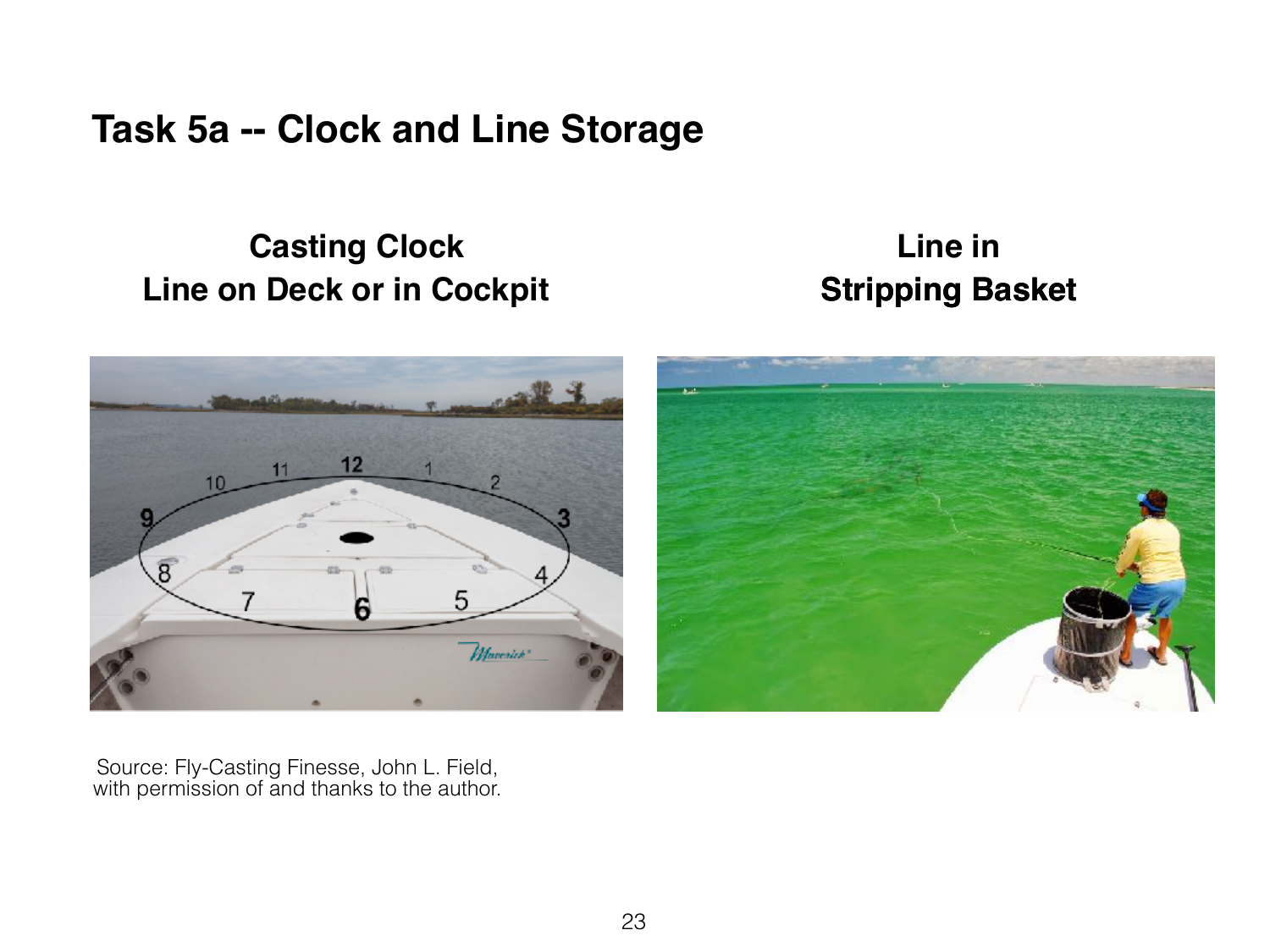## **Task 5a -- Saltwater Quick Cast -- Skiff**

- Reliably, efficiently and stealthily deliver fly to moving fish: distance and direction unpredictable
- Clock system (12 bow, 6 stern) and distance to targets.
- Wind (usually a factor), safety and casting. Line and fly:
	- Downwind
	- Cast outside boat and avoid guide/poler at all costs!
	- Ideal target zone 10 to to say 11:30 for righthanded casters
- Line storage options
	- Casting deck
	- Cockpit boat partner as line ghillie
	- Stripping basket
- Line preparation
	- Stretched, clean and free of suntan lotion, bug spray etc.
	- Line for longest realistic cast given conditions off reel
	- Reverse the line
	- Well clear of anything that can cause tangles or snags
	- Silence in the boat
- Quick cast many ways to do it, here's one
	- Line out for appx 30-35 ft feet to fly
	- Leader can be doubled over pinky of line hand (or middle rod hand finger if windy)
	- Fly held in line hand by hook, point up, downwind, away from body. Know wind direction
	- Guide/poler calls direction and distance to target if (s)he sees fish first
	- Low rod angle. First back cast releases line loop; first forward cast pulls fly out of hand
	- Delivery cast through line hand O-ring and strip tight for control
	- The fish may not be on the "far bank"! Can strip in per accuracy task
	- Line management does not end after strip strike watch onto reel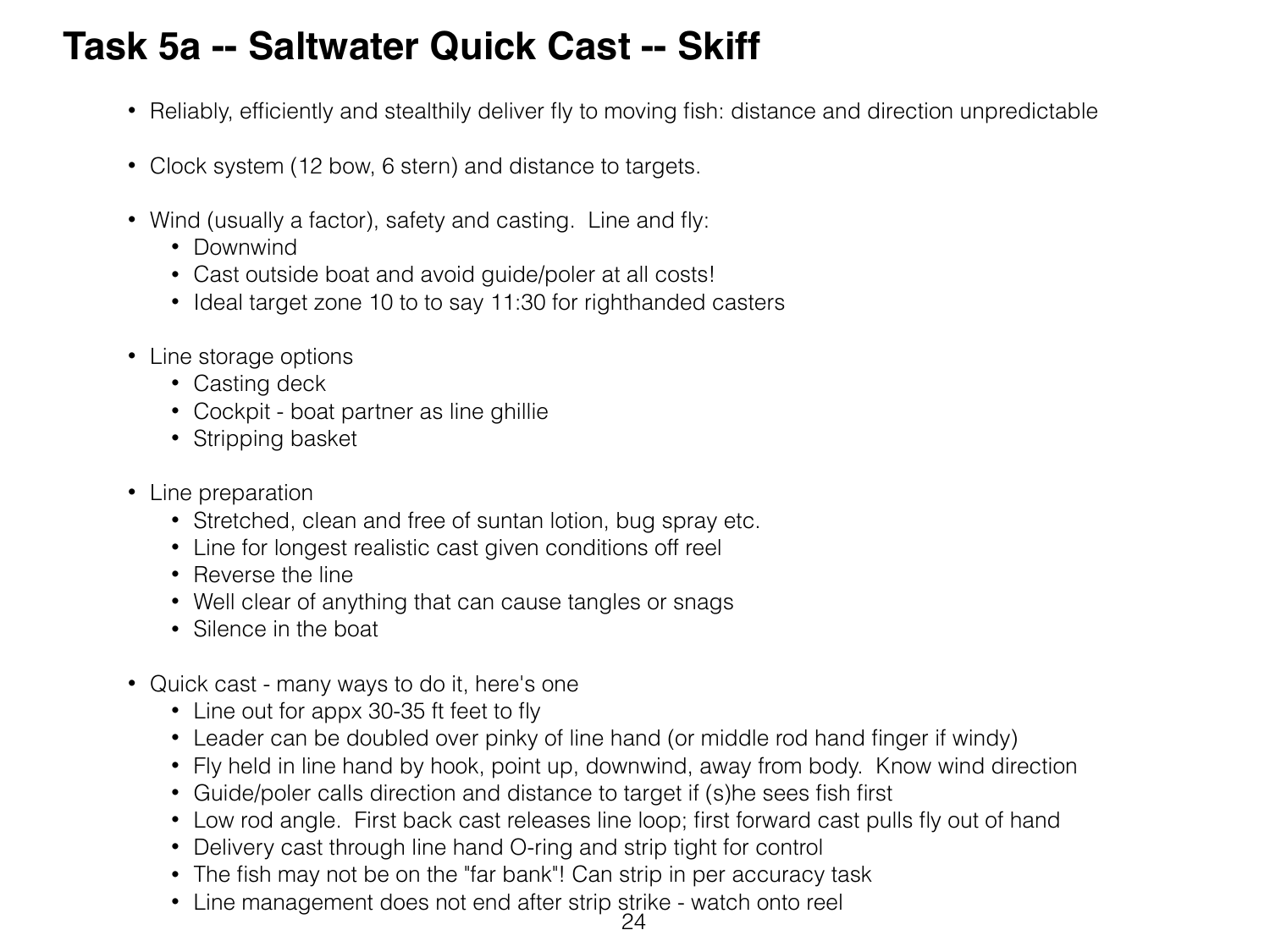### **Task 5a -- Saltwater Quick Cast -- Wading**

### **• No boat to store line and caster is lower**

- Won't be able to cast as far
- Adjust expectations
- Partially self correcting
	- Can't see fish as far away
	- Can get closer on foot
	- Also both anglers can fish and it's lots of fun!

#### **• Line management options-no perfect solution**

- 1. Trailing loop in water (see photo)
	- Hopscotch with current
	- OK up to appx 50 feet to target
	- Gets harder to shoot when trailing loop longer than say a rod length
	- Tangle and wrap around risk increases with trailing loop length
- 2. Loops in hand
	- Shooting and hauling difficult
- 3. Loops dropped to cast
	- Possible tangling/wrap and some water resistance issues
- 4. Loops in lips (Krieger in river), tucked in belt (Jaworowski)
	- Not practical or asking for trouble
- 5. Stripping basket
	- Possible hauling, stripping, visibility and transport issues
	- Good all round solution when longer casts may be required

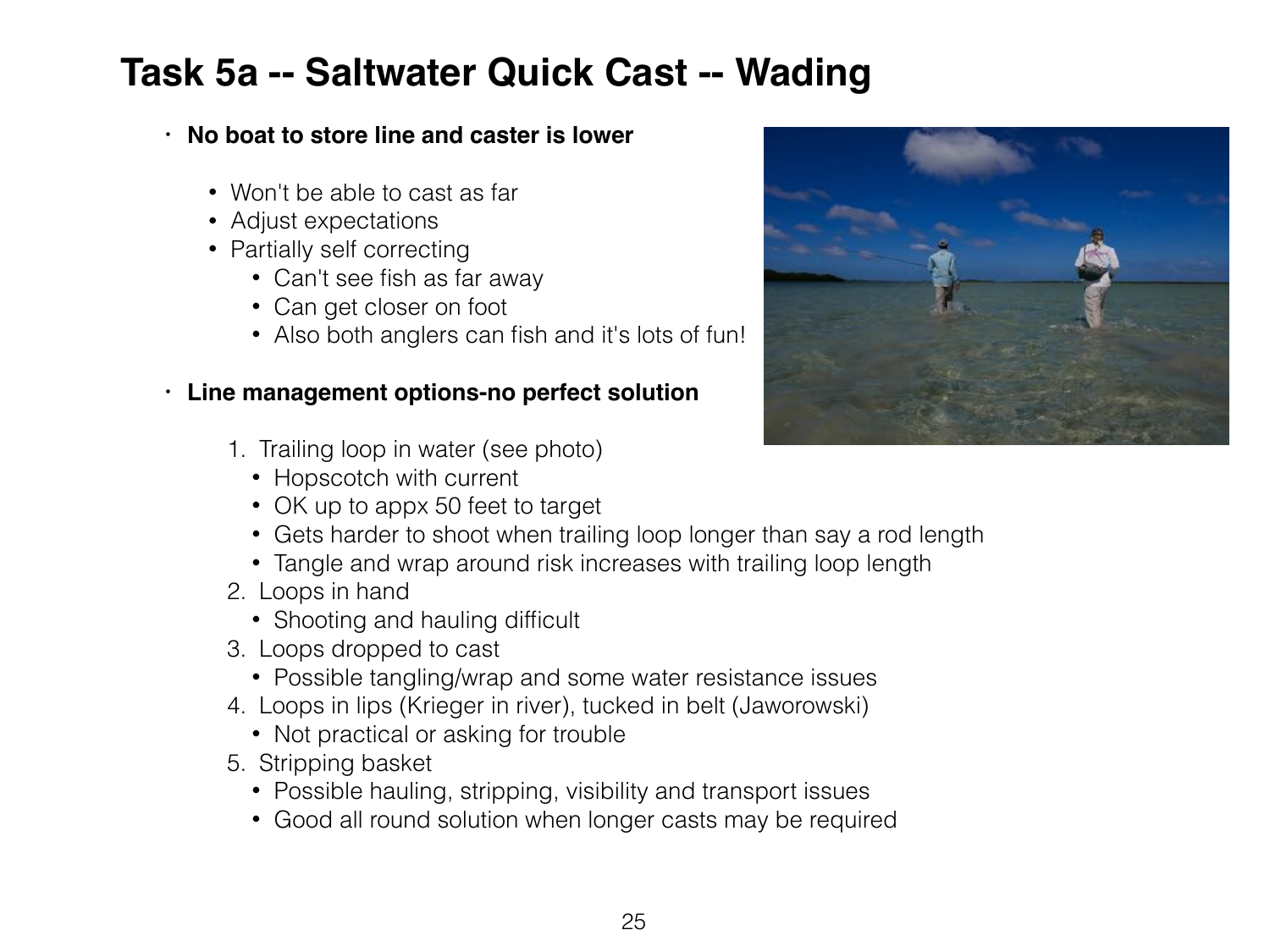### **Task 5b -- Heavy Flies and Sink Tips**



FT+Fly ~ "Cannonball"



Source: Rio Products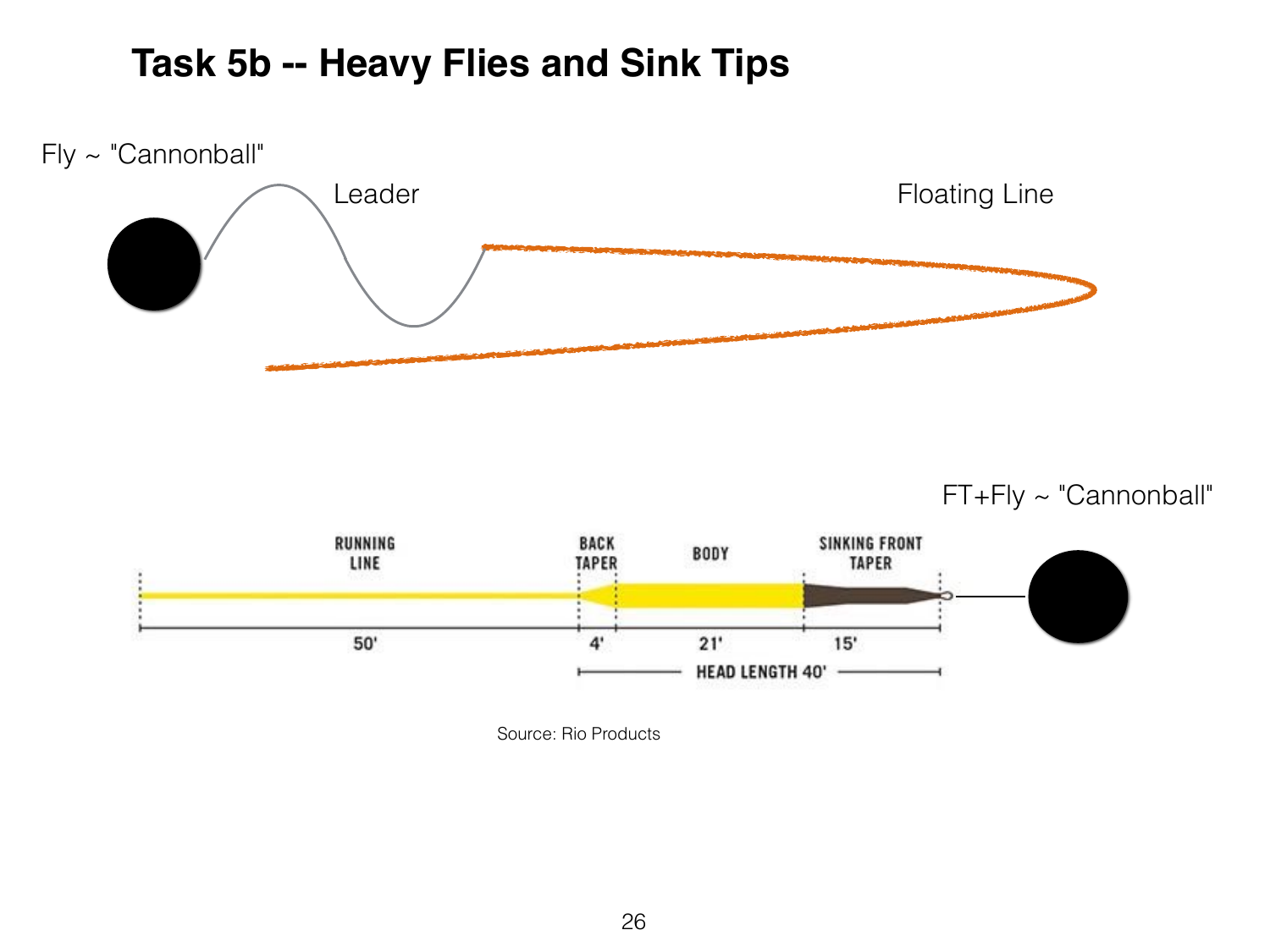# **Task 5b -- Casting Heavy Flies and Sink Tips**

- Differences from small light flies with floating lines
	- 1. Need to get line to surface to cast
		- Strip in short
		- Lift
		- Roll cast slip and shoot
	- 2. Cut through air like knife. Changing direction quickly using narrow loops doesn't work well. Loss of control, slack, unsafe (chuck and duck)
		- Slow wide loops with drift
		- Gebetsroither
	- 3. False casting difficult and overhang outside rod tip is not advisable. "Nothing good happens when you false cast with a weighted fly" - Lefty Kreh.
	- 4. Can shoot long distances, penetrate headwind, but fall faster
		- Launch forward delivery slightly up
- Putting it all together in a cast
	- Strip in to manageable length, roll cast and if necessary slip and shoot to get line to surface with just a bit of running line outside rod tip if possible. Some use water haul.
	- Single Gebetsroither cast, high delivery adding haul if you care to
- Others
	- Joan Wulff single stroke tension cast with heavy weighted nymph
	- Bob Clouser and Lefty inverted loop
	- Mark Sedotti Sayonara Sling (rod high, backcast delivery, butt against forearm)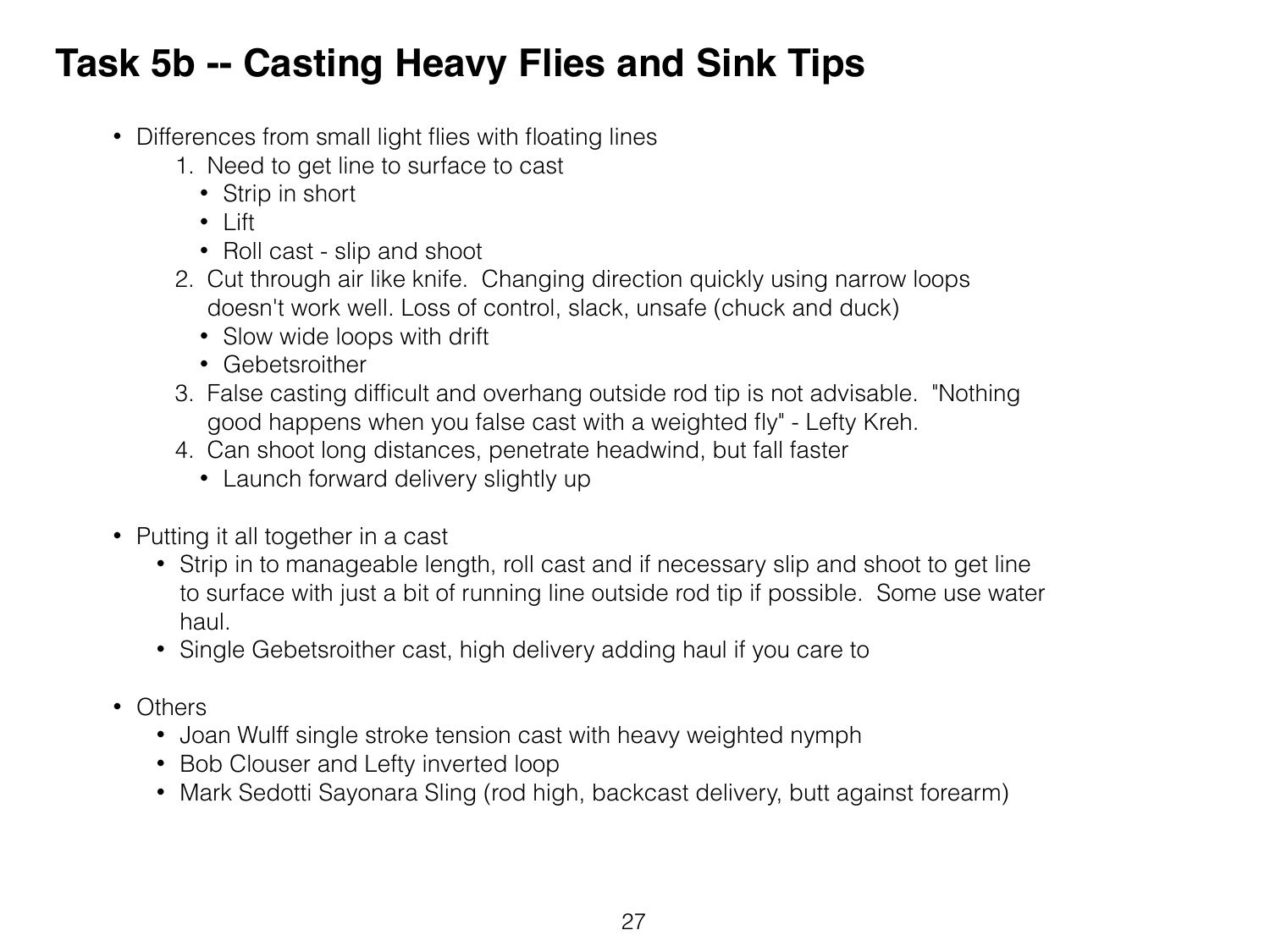# **Task 5c -- Teaching Lefthanded Students**

#### **Comments**

• Switching hands works for all but very advanced students, where right handed demos are sometimes required for difficult casts

• One way to learn is to cast two handed, another to mirror cast, moving together with dominant hand

# **Task 6a -- Wiggle Casts**

### **Uses**

• Upstream or downstream where water speed differs along line, across broken or confusing currents

### **What and How**

• Variant Task 3a of mends at distance - multiple left and right mends on same cast -Can either use line as centre point or one side of mends

#### **Faults**

• As in Task 3a above plus inconsistent wave size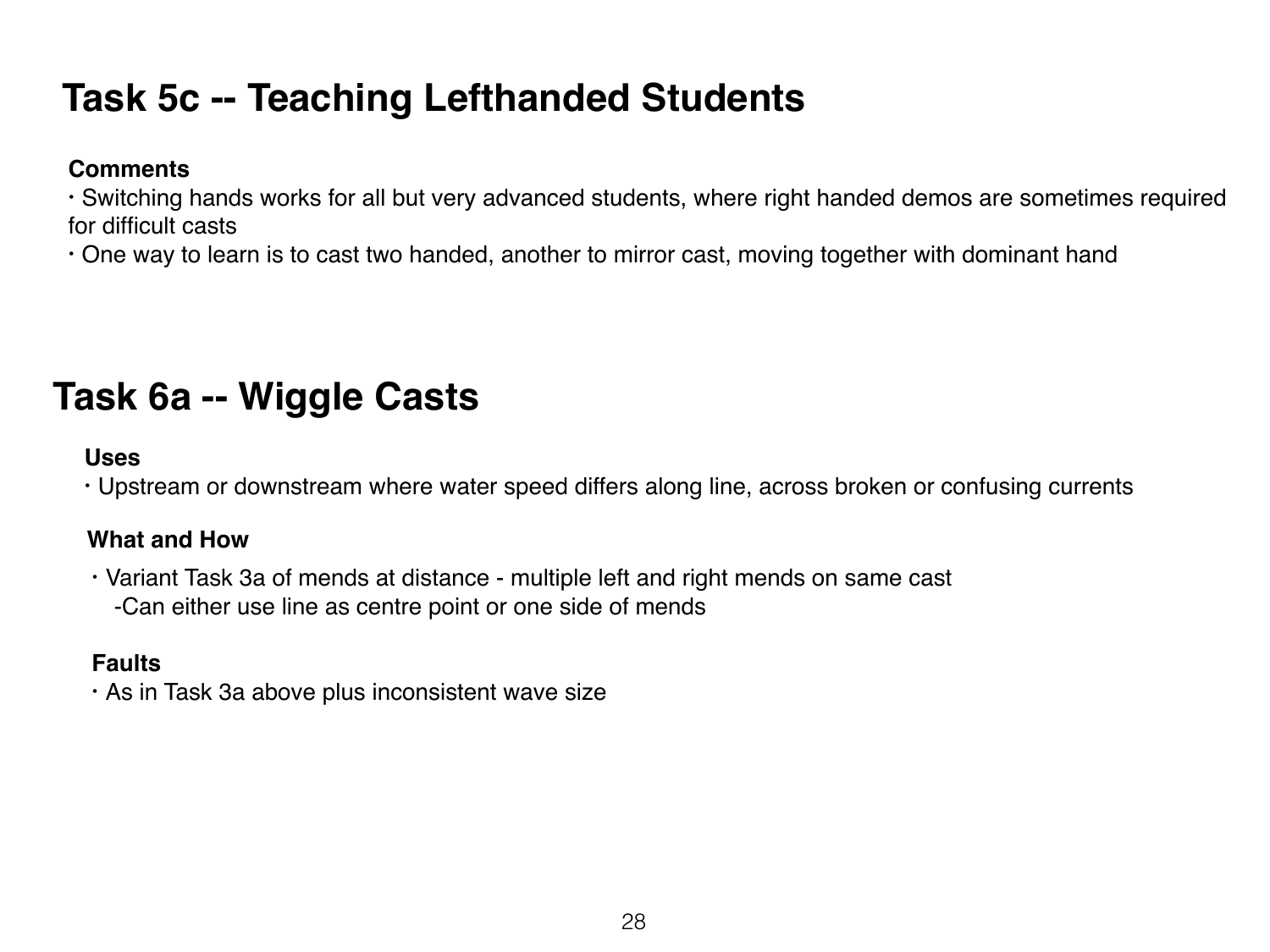### **Task 6b -- Pile Cast**

#### **Uses**

• Downstream dry fly when not windy

### **What and How**

- Upward forward cast, firm stop and drop tip
- Option 1 downward backcast to follow 180° rule
- Option 2 Gebetsroither/oval cast separates forward and back casts
- Option 3 harder more horizontal cast to cope with tail risk and wind (Bounce Cast)
- Slack throughout line except near rod. Stop and drop quickly. STOP DROP
- Slack in middle. STOP AND DROP.
- Slack at rod tip. STOP AND AND DROP.
- Slack near fly. Stop and VERY QUICK drop. Snatch rod out of sky. Not easy.

### **Faults**

• Tails from breaking 180° rule, backcast ticking, not stopping high, dropping too fast or too slowly (also turning from cast into mend)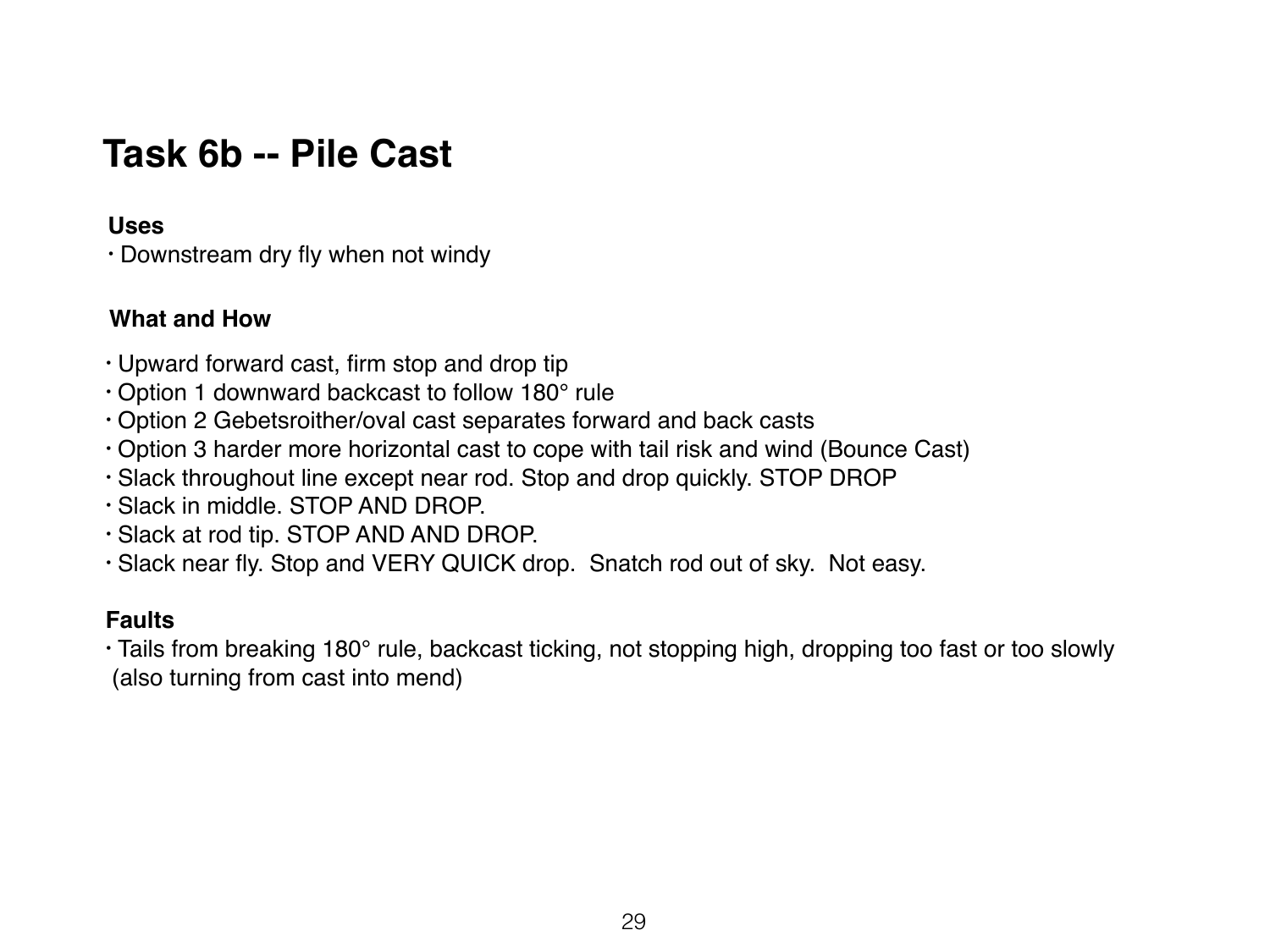

### **Bank/back cast obstacles**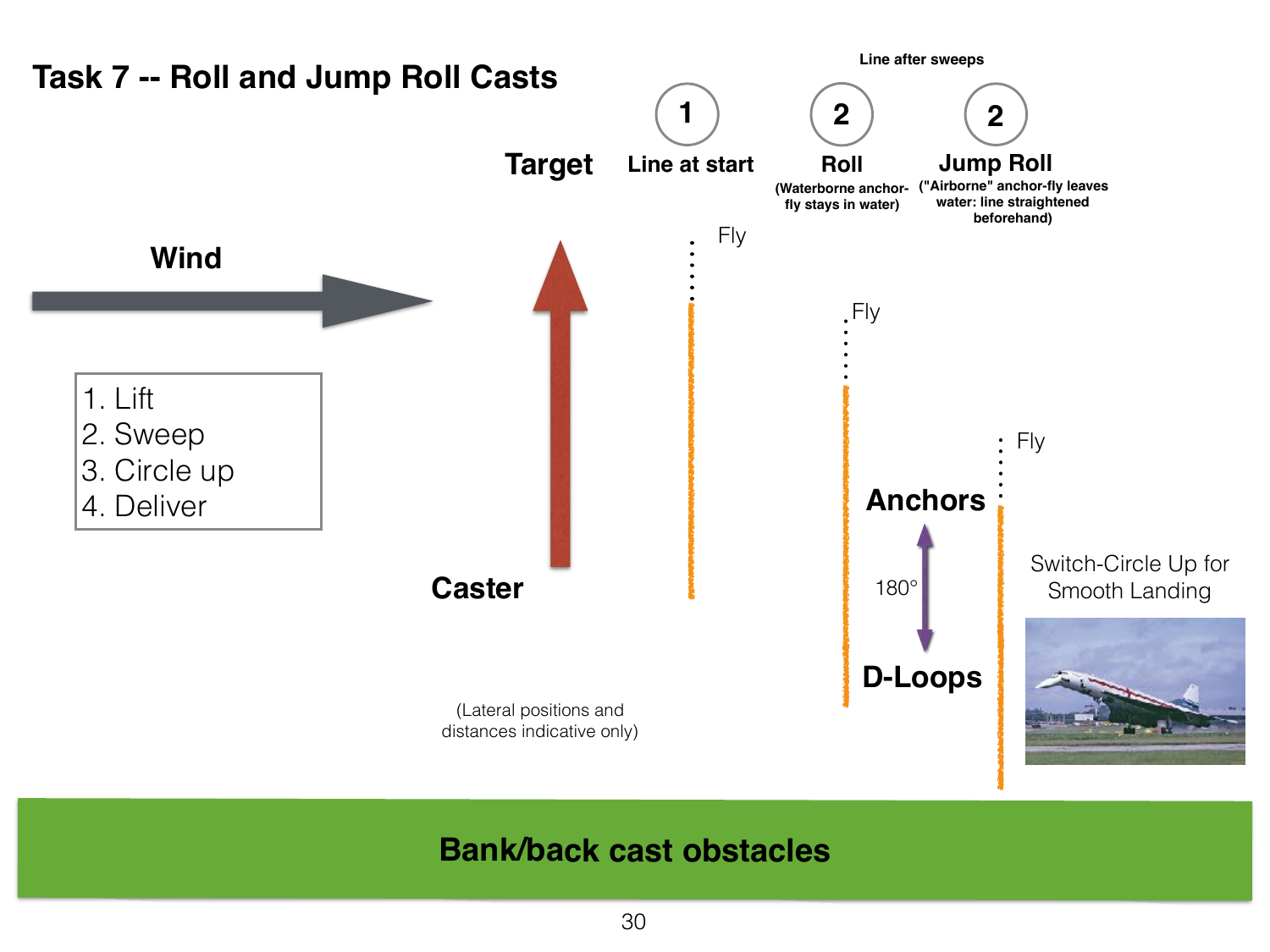### **Task 7 -- Roll and Jump Roll Casts**

### **Uses -- Roll, Jump Roll, and Pickups**

- 1. Clear slack
- 2. Obstruction behind
- 3. Raise sinking line or heavy fly
- 4. Strong tailwind
- 5. Recast quickly
- 6. Strike from or close to backcast position
- 7. Free fly from behind obstructions like rock or wood
- 8. Modest COD inside hand (across hand for advanced casters only)
- 9. Pickups
- i) Less water disturbance
- ii) Dry the fly
- iii) Popper airborne through back door
- iv) Change direction in air
- v) Loch fishing
- 10. Delivering Switch and all Spey casts

### **Static Roll Cast Limitations**

- 1. Power, efficiency and distance -- Jump Roll addresses
- 2. Changing direction -- Speys address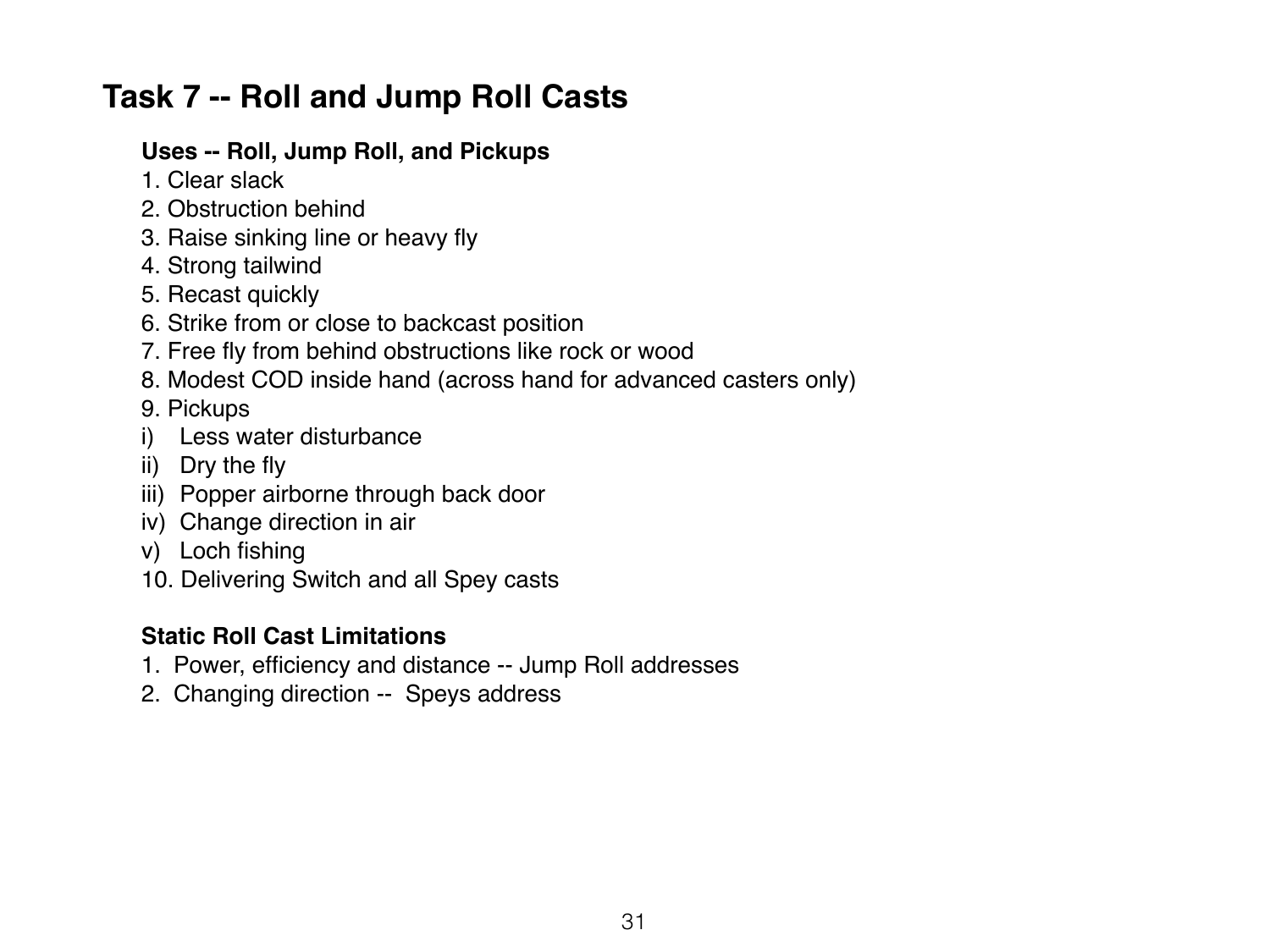### **Task 7 -- Roll and Jump Roll Casts, cont'd**

### **D and V Loops**

- 1. D Loop. Continuous tension cast. Upward curve. Pet cat's tail, up the banana.
- 2. V Loop. Flat tip path, firm stop to create sharp loop. Up stairs across landing. -Underneath obstacle, wind penetration, more line above apex, line not as far below rod tip; requires more room behind

### **Faults and Indicative Fixes**

- 1. Powered roll cast backcast keep fly in water
- 2. Not enough D loop D loop is train locomotive so maximise, make line between rod tip and loop apex as long as possible
- 3. Anchor position errors on jump roll
- 4. Failure to circle up
- 5. Trunking, hooking
- 6. Aiming right or too far left
- 7. Rotating early keep SLP, chop with hatchet, less wrist,  $\|\|\|$  , flick the tip drill,
- rotate when run out of arm
- 8. Not stopping high block with line hand (making sure hookkeeper out of way), flick water off paintbrush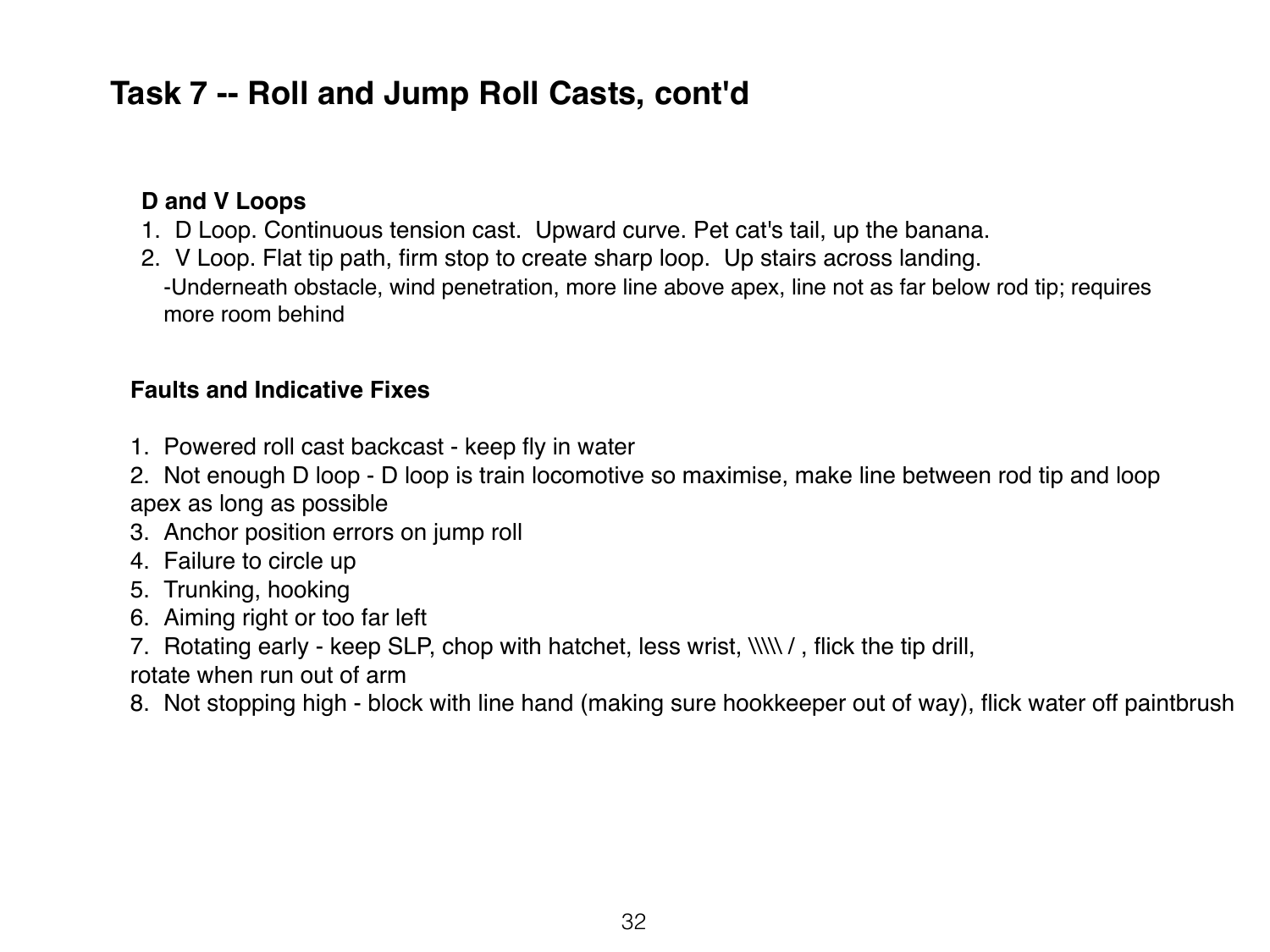**Task 8 -- Single Spey 45 Degrees -- Safe, Efficient Direction Change**

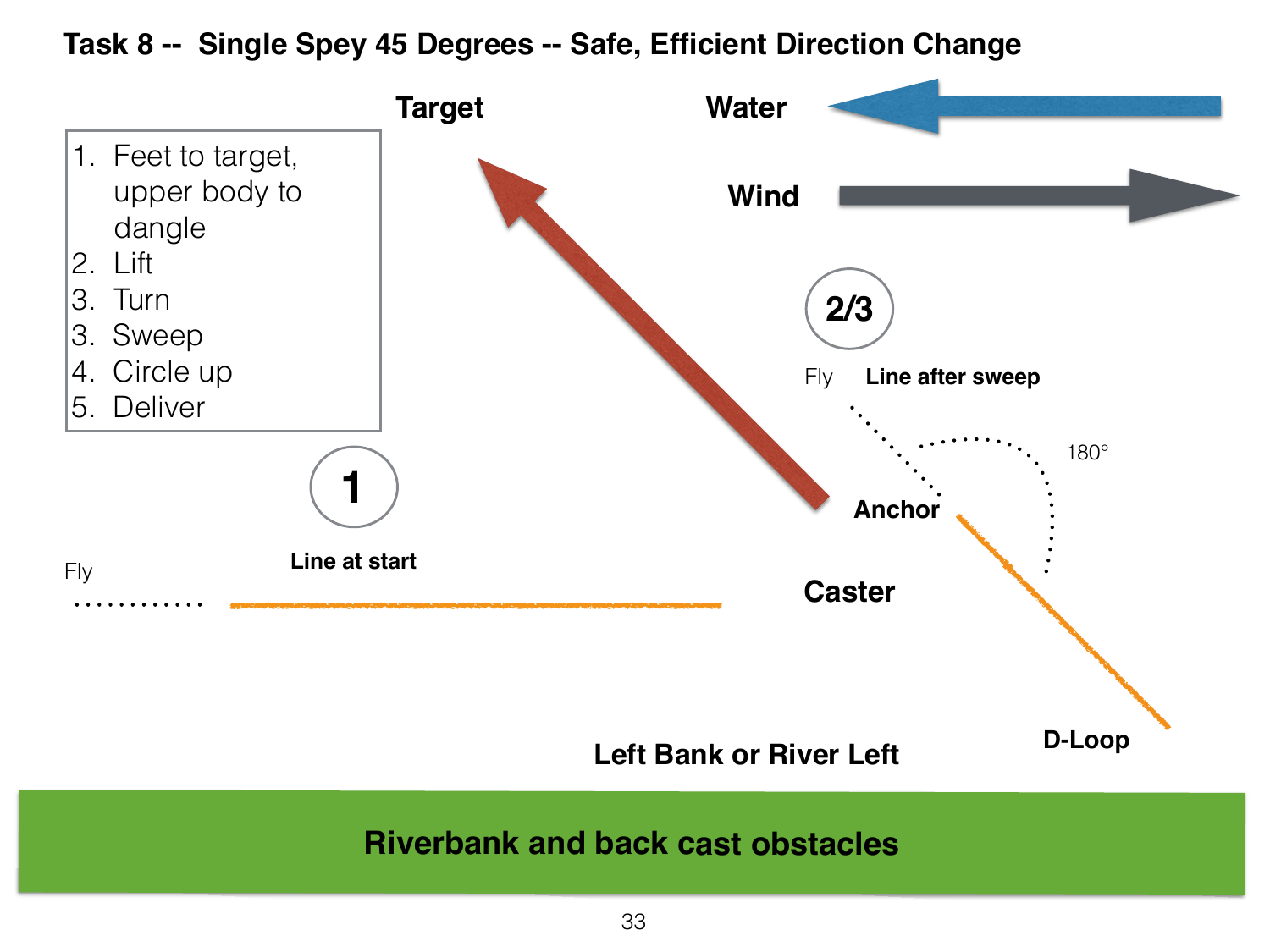### **Task 8 -- Single Speys**

#### **Uses**

- No wind or upstream wind as long as not also strongly into
- Vs. Snaps: experienced caster, small angle change, light fly and floating line, quicker, less water disturbance, more distance, Scandinavian/long leader setup

### **Faults**

### **Lift**

- 1. too low anchor stays downstream
- 2. too high lands too far upstream or can't circle up and anchor belly flops

#### **Anchor placement**

- 3. Too far downstream (dangerous) or
- 4. too far upstream (cast fails)
- 5. Dip and crash (bloody L possible)
- 6. Blown anchor in bushes behind

### **D Loop shape and alignment**

- 7. Under or over rotated
- 8. No circle up or wristing/trunking (rod too far back) too much line on water

#### **Cast**

9. Early start (weak) or rotation (wide)/ too late (line crashes and can't get off water)

10. No high stop wide loops.

### **Larger Direction Change**

- 1. Bigger turn/around sombrero
- 2. Figure 8
- 3. Contrived Spey
- 4. Spiral Spey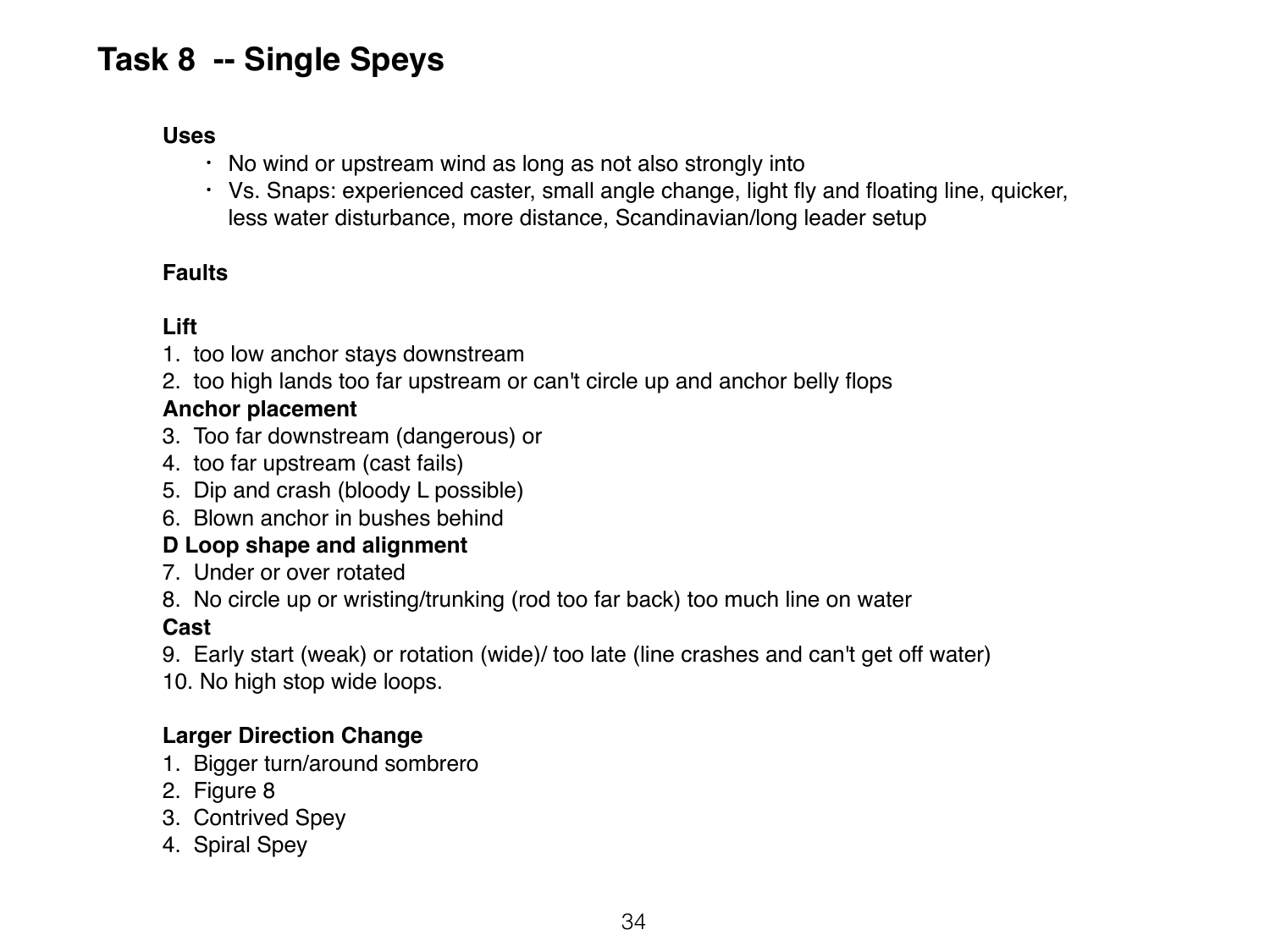

### **Task 9 -- Double Spey 90 Degrees -- Safe, Efficient Direction Change**

**Riverbank and back cast obstacles**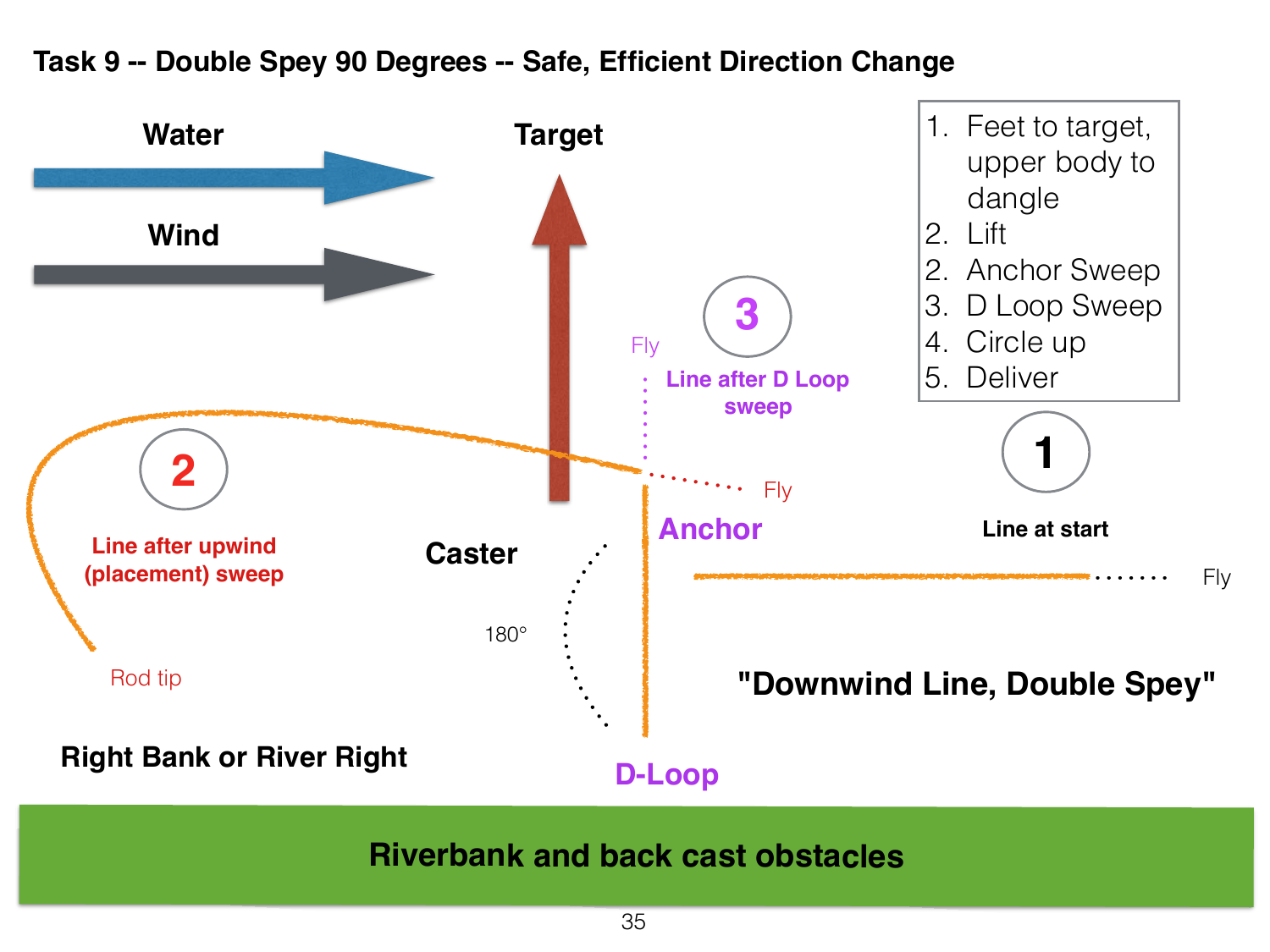### **Task 9 -- Double Speys**

### **Uses**

- 1. No wind or downriver wind
- 2. vs. Snake roll: generally easier, heavy fly /sinking line, stealth less critical, Skagit setup

### **Smaller Direction Change**

- 1. First sweep shorter
- 2. Lift into bank then sweep more out
- 3. Lift, switch cast setup, poke left a bit, switch cast
- 4. Reverse single spey/switch

### **Lift, Anchor and D Loop Placement Faults**

- 1. Low lift/anchor too far downstream (Bloody L do over)
- 2. Anchor too far upstream (wait or do over)
- 3. Line too close, D Loop sweep crosses/creates slack ("oh shucks"; do over or elevate rod in D loop sweep)
- 4. Second sweep underpowered or cuts corner (D loop doesn't form)
- 5. Second sweep dipped (Big crash)
- 6. Rod too high in second sweep (D loop not properly formed)
- 7. Second sweep overpowered (D loop airborne backwards)
- 8. Anchor and D loop not aligned
	- 1. D loop over rotates (hooking)
	- 2. D loop under rotates (inefficient or tangle)
- 9. No circle up (D loop crashes)
- 10.Trunking-rod too far back too much line on water

### **Delivery Faults**

- 11.Timing
	- 1. too early start or rotation wide weak loops
	- 2. too late line crashes and cant't get off water
- 12.Rod stops too low wide loop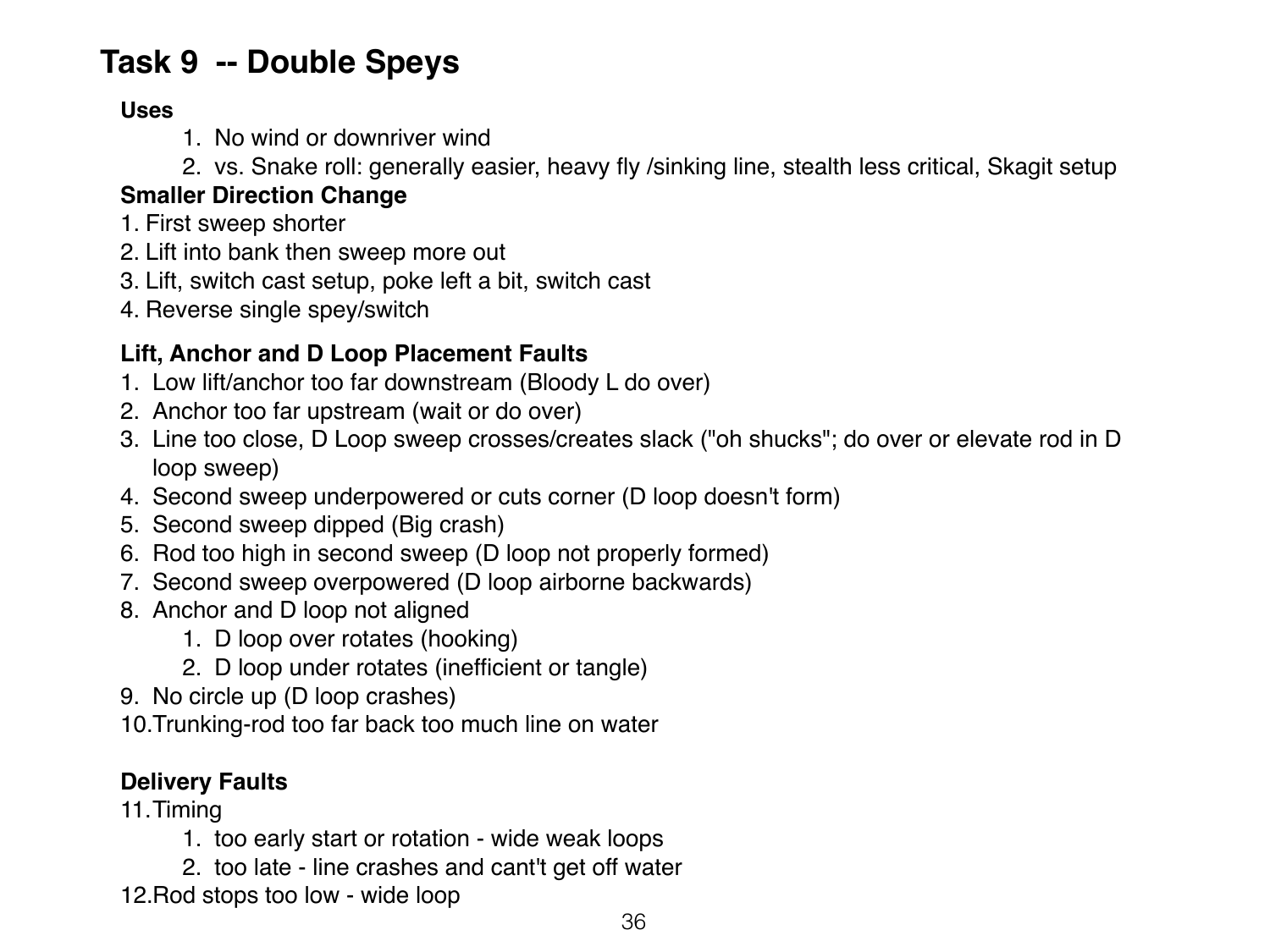### **Task 10 -- Snake Rolls**

### **Steps**

- Feet and body to target
- Lift
- Circular Sweep
	- Spin upside down unicycle wheel 3/4 turn to target then come back across middle of wheel.
	- Flatten wheel as students become more proficient. Start slow accelerate around front corner.
	- Draw "e" (or mirror image off other shoulder) on a wall pointed at target
	- Bank / river/ bank / deliver
- Circle up
- Deliver

### **Uses**

**•** Downstream, behind, into or no wind

**•** vs. Double Spey: faster, less water disturbance, more experienced caster, light fly/floating line, upstream obstacle, Scandiavian/long leader setup

### **Faults**

#### **Sweep**

- 1. Wrong direction circle
- 2. Failure to stay in single plane (hooking, anchor misaligned)
- 3. Too rounded or too slow corner turn back to bank crashed anchor
- 4. One (usually high) speed throughout
- 5. Too short top or bottom leg

### **Circle up and delivery**

- 6. Flustered by line spiralling in and rushing
- 7. Same issues as with other casts